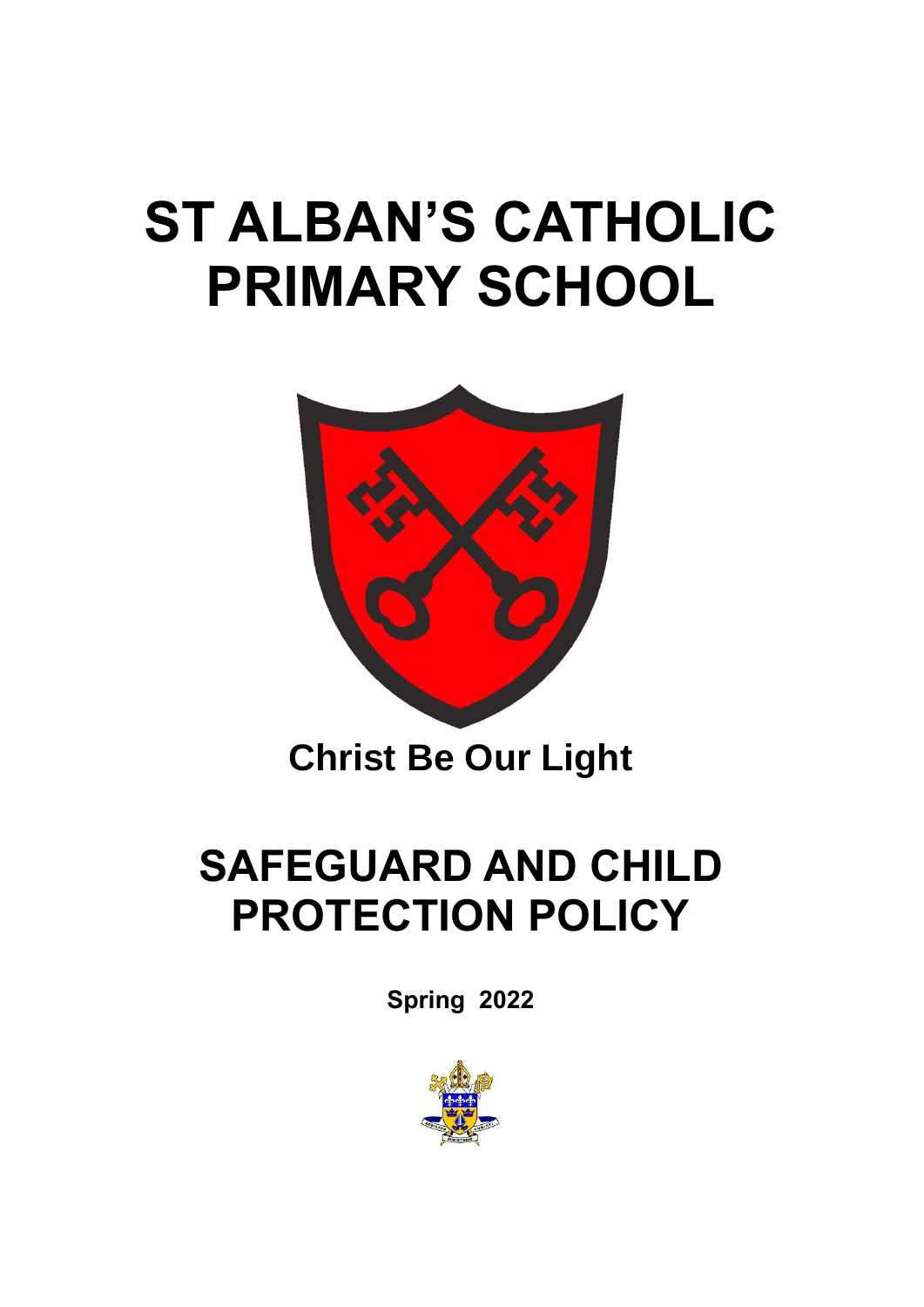#### **INTRODUCTION**

St Alban's Catholic Primary fully recognises the responsibility it has under section 175 of the Education Act 2002.

This responsibility is more fully explained in the statutory guidance for schools and colleges 'Keeping Children Safe in Education' (September 2021). All staff must be made aware of their duties and responsibilities under Part One of this document, which are set out below.

Staff should read the above document together with 'Annex B' of 'Keeping Children Safe in Education', 2021 and 'What to do if you're worried a child is being abused: Advice for practitioners' (March 2015) if they are working directly with children. For those staff who do not work directly with children or where English is a second language, Annex A can be issued instead but this is a matter for the school/college to decide.

Through their day-to-day contact with pupils and direct work with families all staff in school have a responsibility to:

- Identify concerns early to prevent them from escalating;
- Provide a safe environment in which children can learn;
- Identify children who may benefit from early help;
- Know what to do if a child tells them he/she is being abused or neglected;
- Follow the referral process if they have a concern.

This policy sets out how the school's governing body discharges its statutory responsibilities relating to safeguarding and promoting the welfare of children who are pupils at the school. Our policy applies to **all** staff, paid and unpaid, working in the school including governors. Teaching assistants, mid-day supervisors, office staff as well as teachers can be the first point of disclosure for a child. Concerned parents/carers may also contact the school and its governors.

It is consistent with the Safeguarding Children Partnership Board procedures.

#### **There are four main elements to our policy:**

**PREVENTION** through the teaching and pastoral support offered to pupils and the creation and maintenance of a whole school protective ethos;

**PROCEDURES** for identifying and reporting cases, or suspected cases, of abuse. The definitions of the four categories of abuse are attached (see Appendix A);

**SUPPORTING CHILDREN** particularly those who may have been abused or witnessed violence towards others;

#### **PREVENTING UNSUITABLE PEOPLE WORKING WITH CHILDREN**

Processes are followed to ensure that those who are unsuitable to work with children are not employed.

This policy is available to parents on request and is on the school website.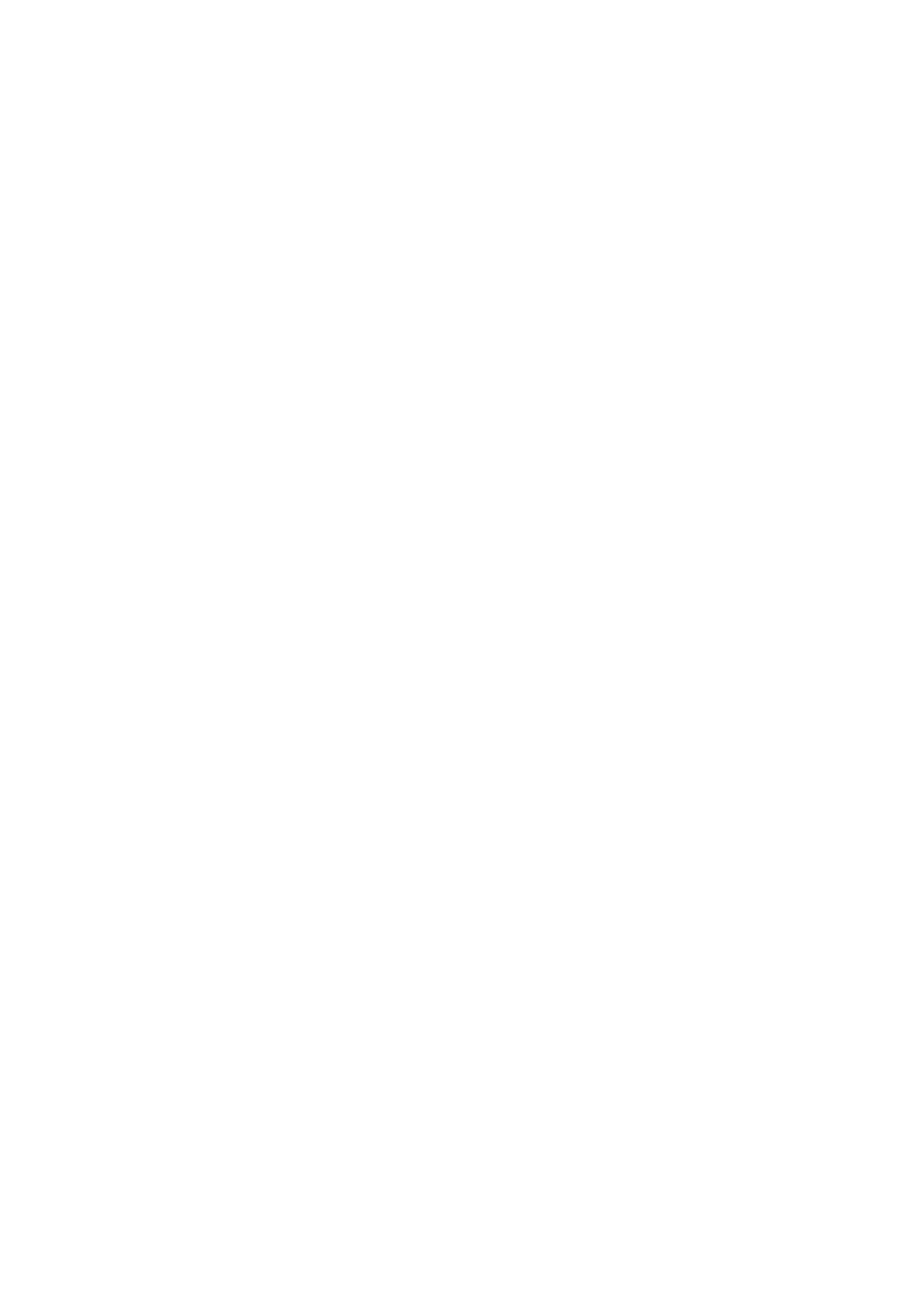#### 1.0 **PREVENTION**

- 1.1 We recognise that high self-esteem, confidence, supportive friends and good lines of communication with a trusted adult help to protect children.
- 1.2 The school will therefore:
- 1.2.1 Establish and maintain an environment where children feel safe, including in a digital context, and are encouraged to talk and are listened to.
- 1.2.2 Ensure children know that there are adults in the school whom they can approach if they are worried or in difficulty and their concerns will be taken seriously and acted upon as appropriate.
- 1.2.3 For Primary/Special Schools:

Incorporate into the curriculum, activities and opportunities which equip children with the skills they need to stay safer from abuse in all contexts, including:

- How to recognise if family relationships are making them feel unhappy or unsafe and how to seek help or advice from others if needed.
- How to recognise who to trust and who not to trust, how to judge when a friendship is making them feel unhappy or uncomfortable and how to seek help or advice from others, if needed.
- The importance of permission-seeking and giving in relationships with friends, peers and adults.
- That some people behave differently online, including by pretending to be someone they are not.
- The rules and principles for keeping safe online, how to recognise risks, harmful context and contact and how to report them.
- How to critically consider their online friendships and sources of information including awareness of the risks associated with people they have never met.
- About the concept of privacy and the implications of it for both children and adults; including that it is not always right to keep secrets if they relate to being safe.
- That each person's body belongs to them, and the differences between appropriate and inappropriate or unsafe physical, and other, contact.
- How to respond safely and appropriately to adults they may encounter (in all contexts, including online) whom they do not know.
- How to recognise and report feelings of being unsafe or feeling bad about any adult.
- How to ask for advice or help for themselves or others, and to keep trying until they are heard.
- How to report concerns or abuse, and the vocabulary and confidence needed to do so.
- Where to get advice e.g. family, school and/or other sources.
- 1.2.4 For Secondary Schools:

Incorporate into the curriculum, activities and opportunities which equip children with the skills they need to stay safer from abuse in all contexts, including:

• How to: determine whether other children, adults or sources of information are trustworthy: judge when a family, friend, intimate or other relationship is unsafe (and to recognise this in others' relationships); and, how to seek help or advice, including reporting concerns about others, if needed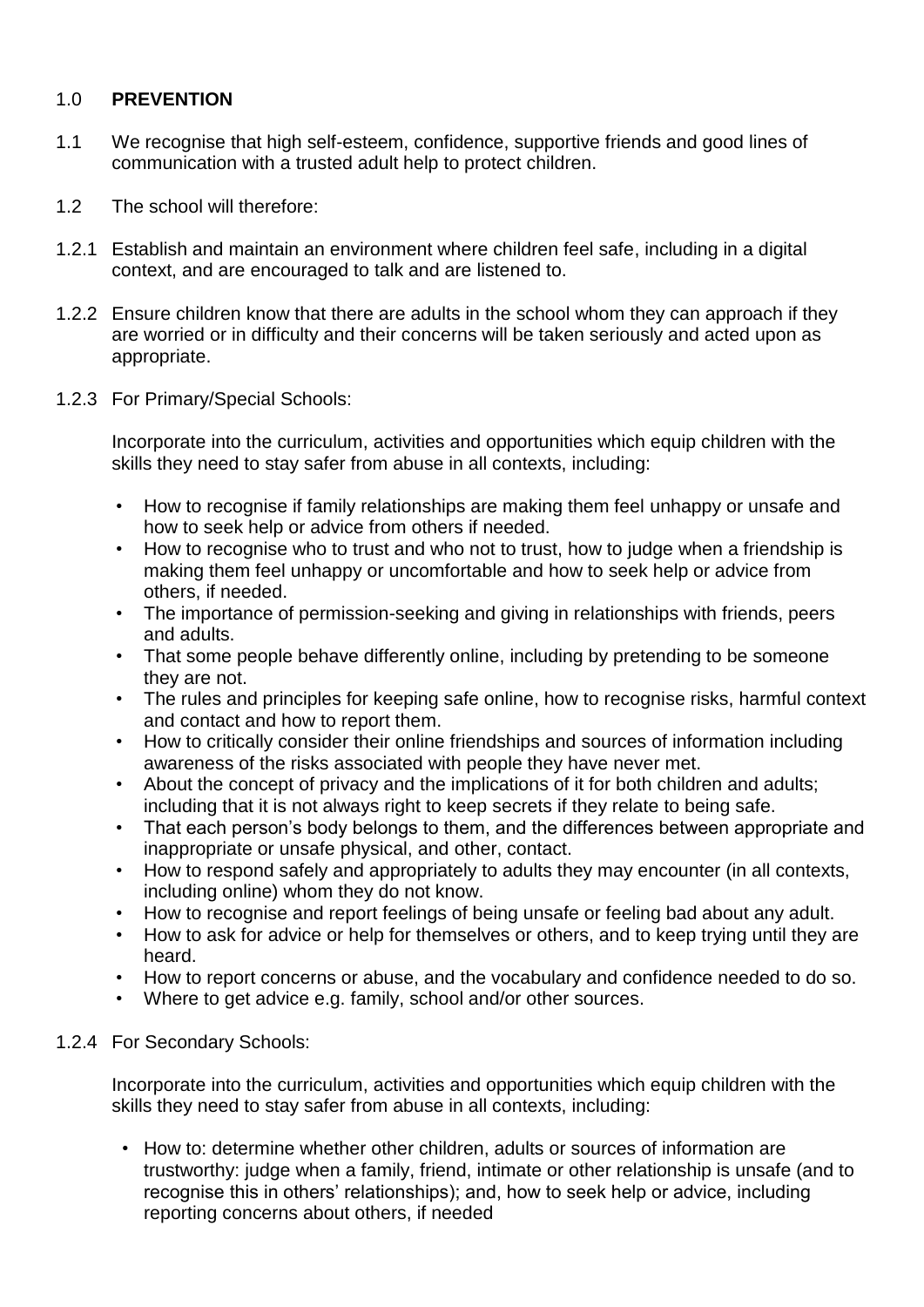- The characteristics of positive and healthy friendships
- That some types of behaviour within relationships are criminal, including violent behaviour and coercive control
- What constitutes sexual harassment and sexual violence and why these are always unacceptable
- About online risks, including that any material someone provides has the potential to be shared online and the difficulty of removed potentially compromising material placed online
- What to do and where to get support to report material or manage issues online
- The impact of viewing harmful content
- That specifically explicit material e.g. pornography presents a distorted picture of sexual behaviours, can damage the way people see themselves in relation to others and negatively affect how they behave towards sexual partners.
- That sharing and viewing indecent images of children (including those created by children) is a criminal offence which carries severe penalties including jail
- The concepts of, and laws relating to, sexual consent, sexual exploitation, abuse, grooming, coercion, control, harassment, rape, domestic abuse, forced marriage, honour-based abuse and FGM and how they can affect current and future relationships.
- How people can actively communicate and recognise consent from others, including sexual consent and how and when that can be withdrawn (in all contexts including online).

#### 2.0 **PROCEDURES**

2.1 We will follow the procedures set out in the Cambridgeshire and Peterborough Safeguarding Children Partnership Board 'Inter-Agency Procedures'. A copy of these procedures can be found on their website: <http://www.safeguardingcambspeterborough.org.uk/children-board/>

#### **2.2.1 The Designated Safeguarding Lead is:**

#### **Joseph McCrossan**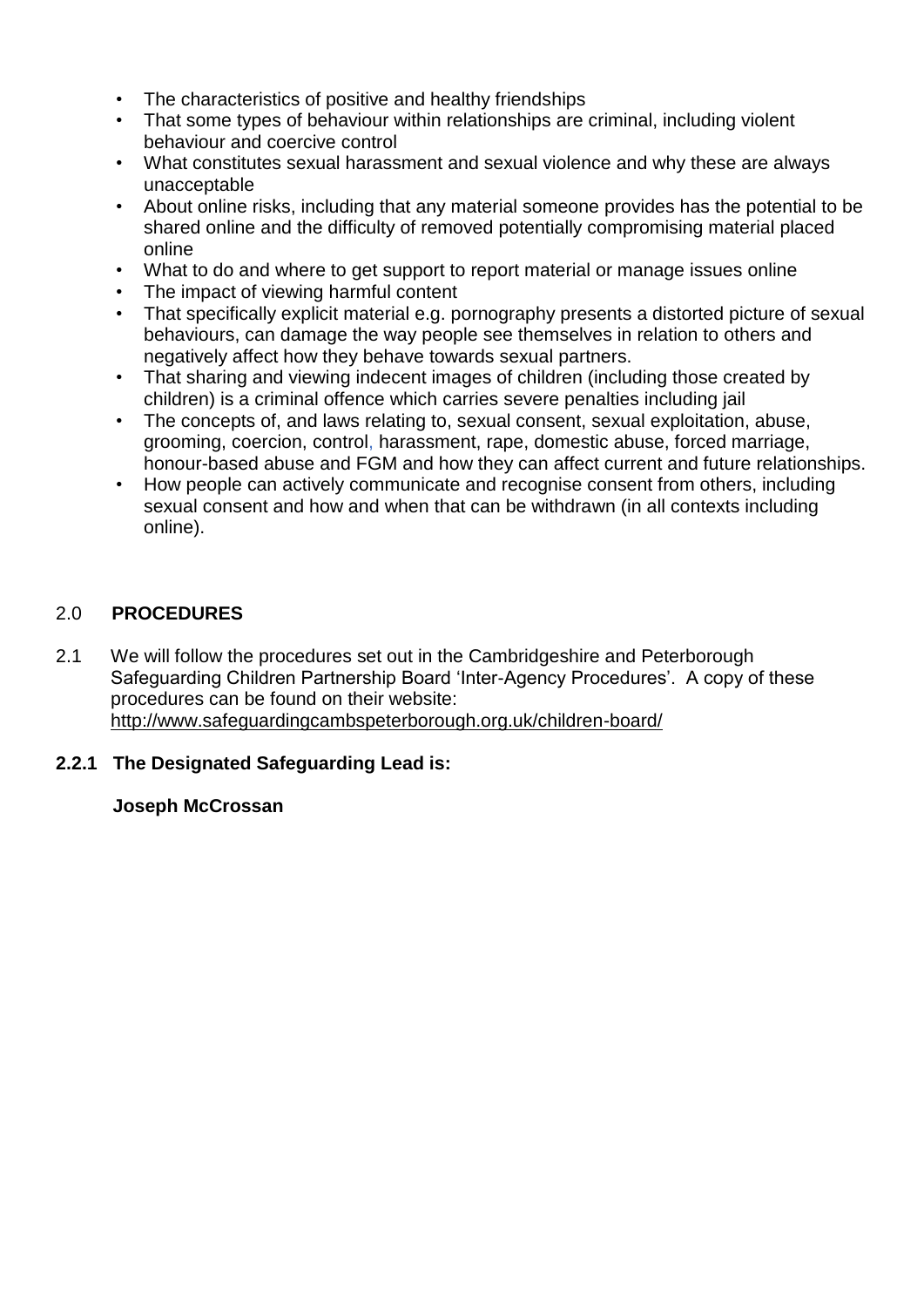#### **2.2.2 The following members of staff have also received the Designated Safeguarding Lead training:**

#### **Joseph McCrossan and Becky Richardson**

#### **2.2.3 The nominated governor for Safeguarding and Child Protection are:**

#### **Sarah Smith and Michael Yelton**

- 2.3 The Governing body will:
- 2.3.1 Appoint a senior member of staff, from the leadership team, to the role of Designated Safeguarding Lead (DSL). The DSL will take lead responsibility for safeguarding and child protection. Whilst the activities of the DSL can be delegated to appropriately trained deputies, (Deputy Designated Safeguarding Lead, DDSL), the lead responsibility for safeguarding and child protection remains with the DSL and cannot be delegated.
- 2.3.2 Ensure that the role of DSL and DDSL is explicit in the role holder's job description.
- 2.3.3 Ensure that the DSL has the appropriate status and authority within the school to carry out the duties of the post. Give the DSL the time, funding, training, resources and support to provide advice and support to other staff on child welfare and child protection matters. (See 'Keeping Children Safe in Education, 2021, Annex C). Ensure that the DSL and deputies have undertaken the two day training provided by the Education Safeguarding Team and that this training is updated **at least every two years.**
- 2.3.4 Ensure that in addition to the formal training set out above, the DSL and DDSLs refresh their knowledge and skills e.g. via bulletins, meetings or further reading **at least annually**.
- 2.3.5 Ensure that every member of staff, paid and unpaid, and the governing body knows who the Designated Safeguarding Leads and Deputies are and the procedures for passing on concerns from the **point of induction**. *Staff members are required to complete a logging concern form and pass it in person to the DSL/DDSL immediately.*
- 2.3.6 Ensure that the DSL or DDSL are always available (during school hours, during term-time) to discuss any safeguarding concerns and that all staff are clear upon the course of action they must take if in exceptional circumstances the DSL and DDSL are not available. *"Staff should consider speaking to a member of the senior leadership team and/or take advice from social care if the DSL or DDSL are not available".*
- 2.3.7 Liaise with the three safeguarding partners (Local Authority, clinical commissioning group and police) as appropriate and work with other agencies in line with Working Together to Safeguard Children, 2018.
- 2.3.7 Nominate a governor for safeguarding and child protection who has undertaken appropriate training.
- 2.3.8 Ensure every member of staff and every governor knows:
	- the name of the Designated Safeguarding Lead/Deputies and their role;
	- how to identify the signs of abuse and neglect: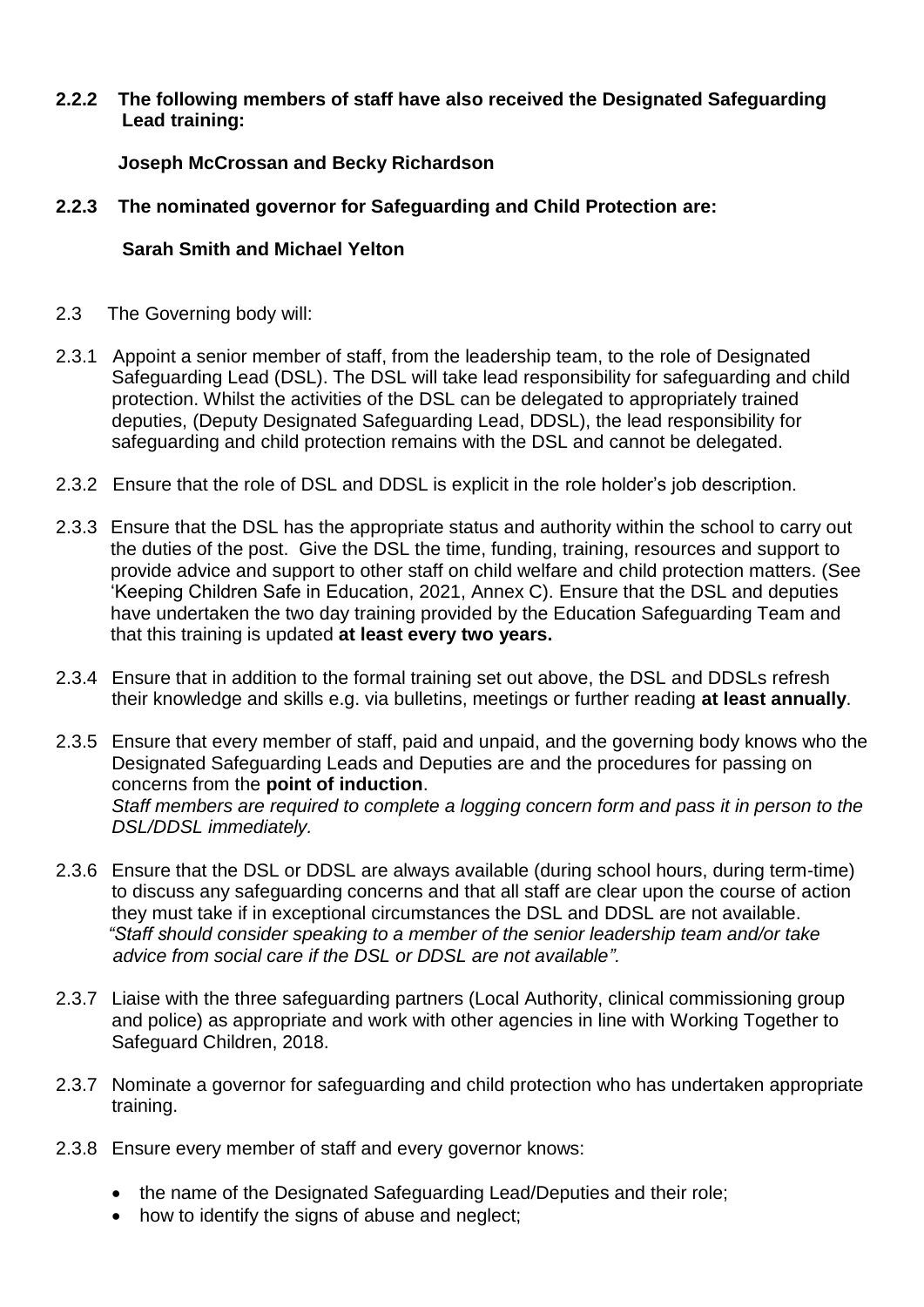- how to pass on and record concerns about a pupil/student;
- that they have an individual responsibility to be alert to the signs and indicators of abuse; and for referring safeguarding concerns to the DSL/DDSL;
- that they have a responsibility to provide a safe environment in which children can learn;
- where to find the Inter–Agency Procedures on the Safeguarding Children Partnership Board website;
- their role in the early help process;
- the process for making referrals to children's social care;
- the safeguarding response to children who go missing in education.
- 2.3.9 Ensure all staff members undergo safeguarding and child protection training at induction. Ensure that staff training is regularly updated and that in addition to this training all staff members receive regular safeguarding and child protection updates as required **but at least annually.**
- 2.3.10 Ensure that all staff, paid and unpaid, recognise their duty and feel able to raise concerns about poor or unsafe practice in regard to children and that such concerns are addressed sensitively and effectively in a timely manner in accordance with agreed whistle-blowing policies.
- 2.3.11 Ensure that parents are informed of the responsibility placed on the school and staff in relation to child protection by setting out these duties in the school website*.*
- 2.3.12 Ensure that this policy is available publicly either via the school website and the school newsletter.
- 2.3.13 Help promote educational outcomes by sharing the information about the welfare, safeguarding and child protection issues that children who have or have had a social worker are experiencing with teachers and school and college leadership staff.
- 2.3.14 Where pupils are educated off site or in alternative provision, the school and the provider will have clear procedures about managing safeguarding concerns between the two agencies. Written confirmation that the alternative provider has carried out appropriate safeguarding checks on individuals working at the establishment will be sought by the school.

The school will only use recommended providers by the Local Authority.

#### 2.4 **Liaison with Other Agencies**

The school will:

- 2.4.1 Work to develop effective links with relevant services to promote the safety and welfare of all pupils/students.
- 2.4.2 Co-operate as required, in line with 'Working Together to Safeguard Children,' (July 2018), with key agencies in their enquiries regarding child protection matters including attendance and providing written reports at child protection conferences and core groups.
- 2.4.3 Notify the relevant Social Care Team immediately if:
	- it should have to exclude a pupil who is subject to a Child Protection Plan (whether fixed term or permanently);
	- there is an unexplained absence of a pupil who is subject to a Child Protection Plan;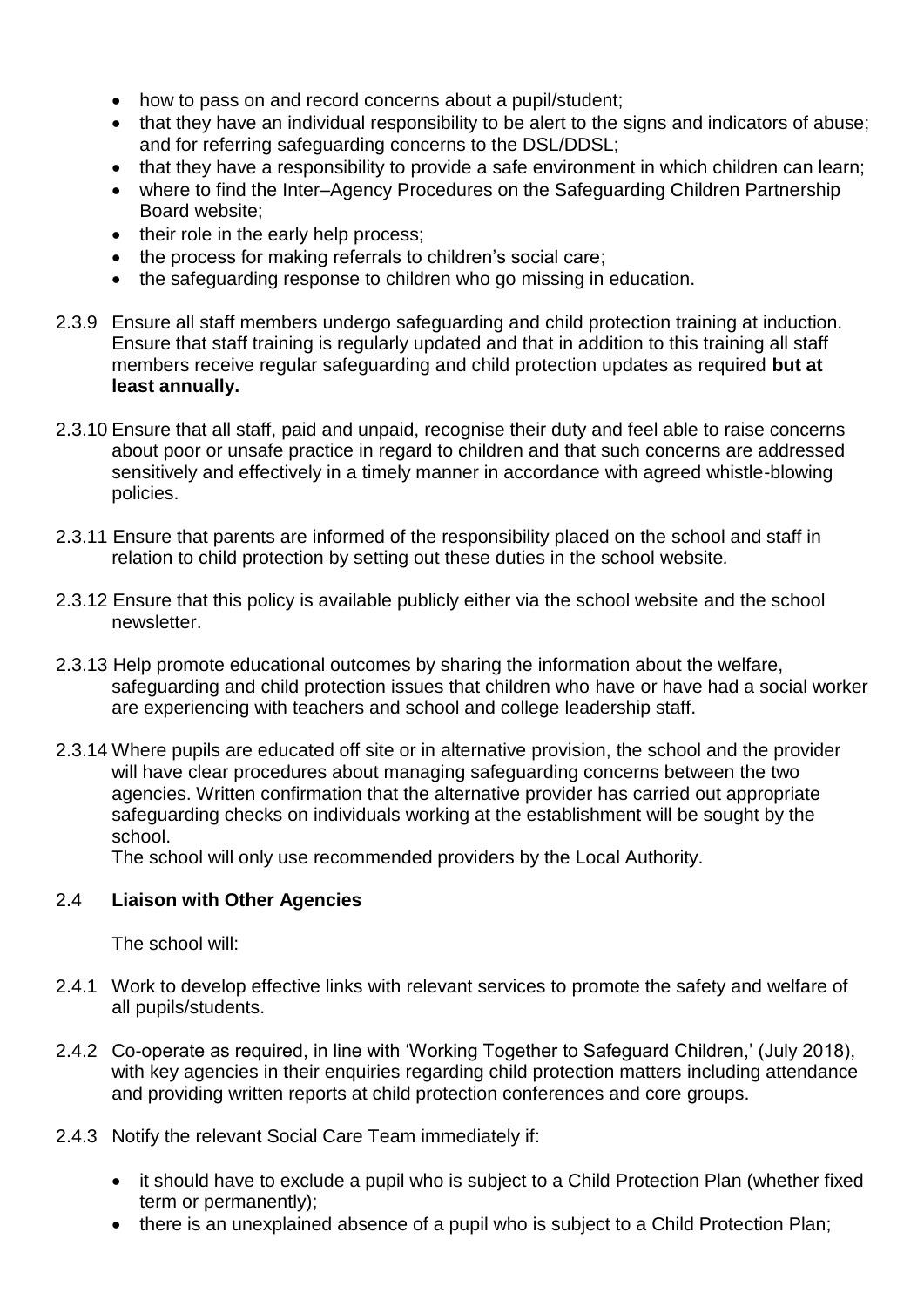- there is any change in circumstances to a pupil who is subject to a Child Protection Plan.
- 2.4.4 When a pupil who is subject to a child protection plan leaves, information will be transferred to the new school immediately. The Child Protection Chair and Social Work Team will also be informed.

#### 2.5 **Record Keeping**

The school will:

- 2.5.1 Keep clear, detailed, accurate, written records of concerns about children (noting the date, event and action taken), even where there is no need to refer the matter to Social Care immediately.
- 2.5.2 All concerns, discussions and decisions made, and the reasons for those decisions, should be recorded in writing. It is good practice to keep concerns and referrals in a separate safeguarding file for each child.
- 2.5.3 Records should include:
	- a clear and comprehensive summary of the concern;
	- details of how the concern was followed up and resolved;
	- a note of any action taken, decisions reached and the outcome.
- 2.5.4 Hardcopy safeguarding files are kept confidential and stored securely in the Headteacher's office.
- 2.5.5 Ensure all relevant safeguarding records are sent to the receiving school or establishment when a pupil moves schools, within five days, in accordance with 'Keeping Children Safe in Education, 2021, (page 148) and the Education Safeguarding Team's Guidance on Keeping and Managing Child Safeguarding Records.

The DSL will consider whether it would be appropriate to share information with the new school/college in advance of a child leaving.

- 2.5.6 Make parents aware that such records exist except where to do so would place the child at risk of harm.
- 2.5.7 Ensure all actions and decisions are be led by what is considered to be in the best interests of the child.

#### 2.6 **Confidentiality and information sharing**

2.6.1 Information about children and their families is defined as 'special category data', i.e. information that identifies a living individual. Collection, storage and sharing of personal data is governed by the UK General Data Protection Regulations (UK GDPR) and the Data Protection Act 2018.

The school will:

2.6.2 Ensure staff and volunteers adhere to confidentiality protocols and that information is shared appropriately.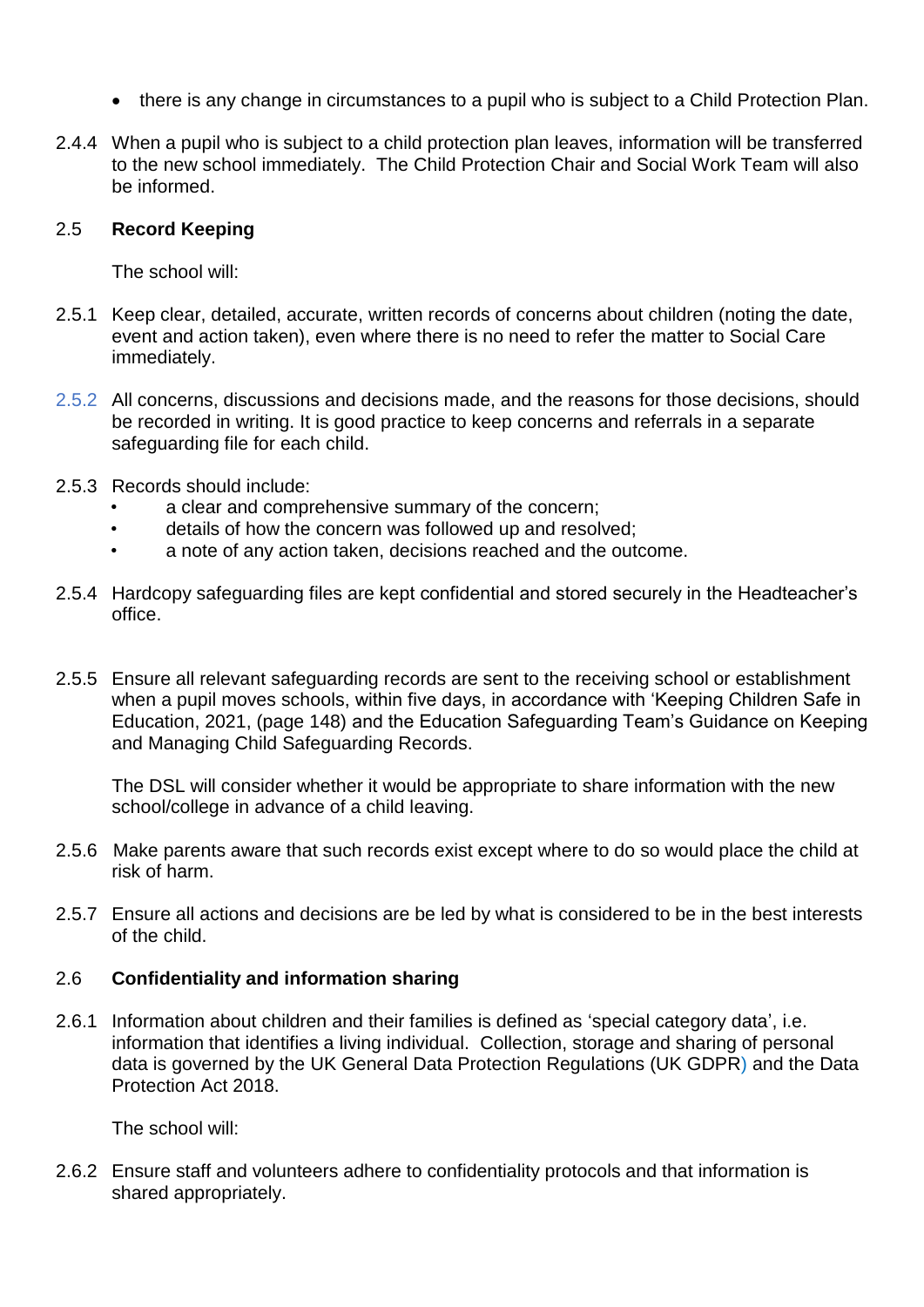- 2.6.3 Ensure staff are aware that they have a professional responsibility to share information with other agencies in order to safeguard children, (as set out in 'Information sharing; Advice for practitioners providing safeguarding services to children, young people, parents and carers,' DfE, July 2018).
- 2.6.4 Ensure that if a member of staff receives a Subject Access Request (under the Data Protection Act 2018) from a pupil or parent they will refer the request to the DSL or Headteacher.
- 2.6.5 Ensure staff are clear with children that they cannot promise to keep secrets.

The Designated Safeguarding Lead/Deputies will:

- 2.6.6 Disclose information about a pupil to other members of staff on a 'need to know' basis. Parental consent may be required.
- 2.6.7 Aim to gain consent to share information and be mindful of situations where to do so would place a child at increased risk of harm. Information may be shared without consent if a person believes that there is good reason to do so, and that the sharing of information will enhance the safeguarding of a child in a timely manner.
- 2.6.8 Record when decisions are made to share or withhold information, who information has been shared with and why. (See 'Working Together to Safeguard Children,' July 2018)
- 2.6.9 In cases where the 'serious harm test' is met, schools must withhold providing the data in compliance with schools' obligations under the Data Protection Act 2018 and the UK GDPR. Where in doubt schools should seek independent legal advice.
- 2.6.10 Seek advice about confidentiality from outside agencies if required. (See 'Information sharing; Advice for practitioners providing safeguarding services to children, young people, parents and carers,' DfE, July 2018).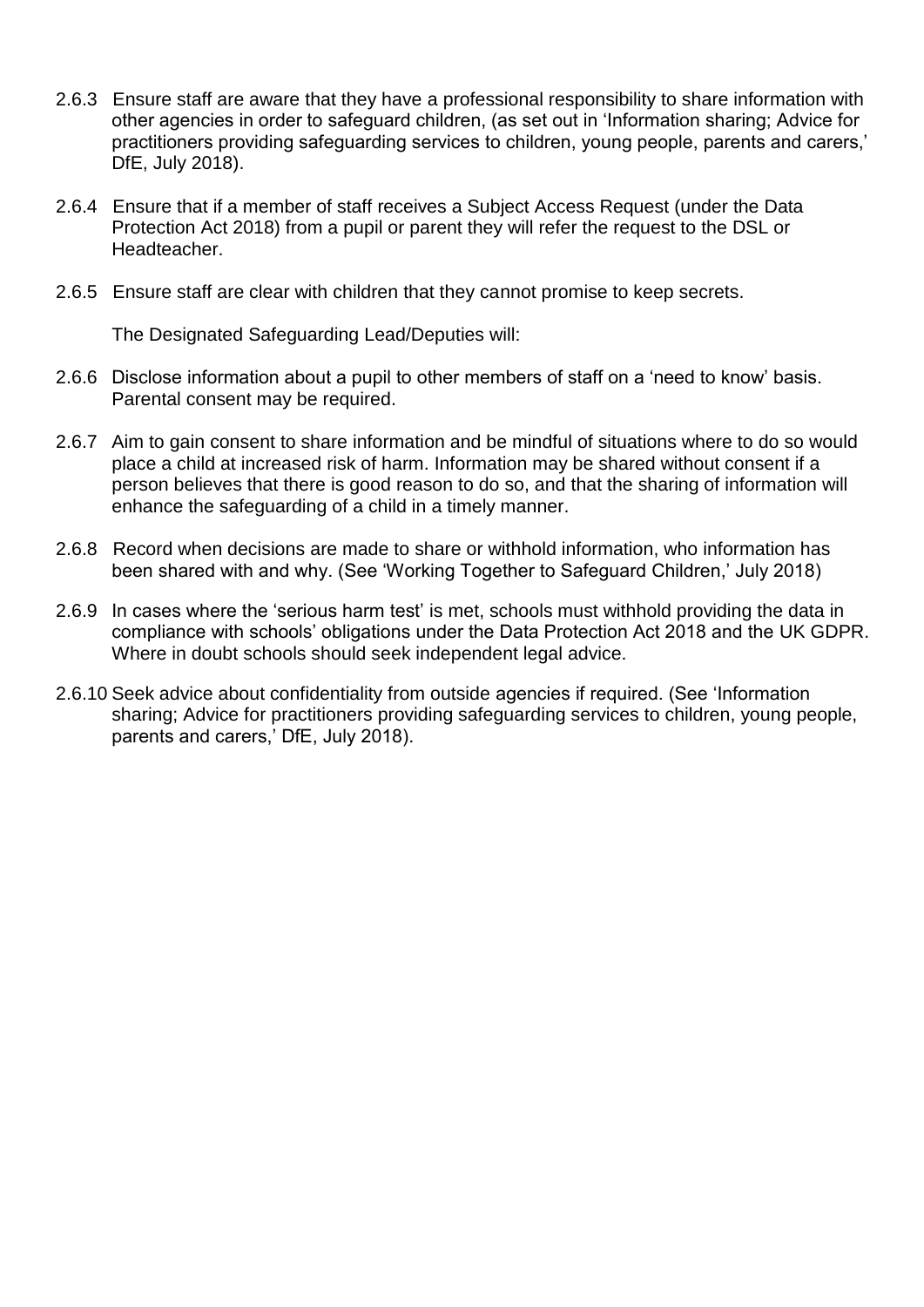#### 2.7 **Communication with Parents/Carers**

The school will:

- 2.7.1 Ensure that parents/carers are informed of the responsibility placed on the school and staff in relation to child protection by setting out its duties in this policy available in the school website .
- 2.7.2 Undertake appropriate discussion with parents/carers prior to involvement of another agency unless the circumstances preclude this action.
- 2.7.3 Discuss with Children's Social Care if the school believes that notifying parents could place the child or another person at immediate risk of harm or prejudice the prevention or detection of crime. *[Further guidance on this can be found in the Effective Support for Children and Families in Cambridgeshire and Peterborough].*
- 2.7.4 Record what discussions have taken place with parents or if a decision has been made not to discuss it with parents, the rationale must be recorded. Records may subsequently be disclosable to relevant partner agencies if Child Protection proceedings commence.

#### **2.8 Peer on Peer Abuse**

We recognise that peer on peer abuse can manifest itself in many ways. This can include but is not limited to: bullying (including cyberbullying, prejudice-based and discriminatory bullying); abuse within intimate partner relationships; physical abuse such as hitting, kicking, shaking, biting, hair pulling, or otherwise causing physical harm; sexual violence and sexual harassment; consensual and non-consensual sharing of nudes and semi-nudes images and/or videos; causing someone to engage in sexual activity without consent, such as forcing someone to strip, touch themselves sexually, or to engage in sexual activity with a third party; upskirting part of the Voyeurism (Offences) Act, April 2019) and initiation/ hazing type violence and rituals. Addressing inappropriate behaviour (even if it appears to be relatively innocuous) can be an important intervention that helps prevent problematic, abusive and/or violent behaviour in the future.

2.8.1 All forms of peer on peer abuse are unacceptable and will be taken seriously.

The school will therefore:

- 2.8.2 Create a whole school protective ethos in which peer on peer abuse, including sexual violence and sexual harassment will not be tolerated.
- 2.8.3 Provide training for staff about recognising and responding to peer on peer abuse, including raising awareness of the gendered nature of peer abuse, with girls more likely to be victims and boys perpetrators.
- 2.8.4 Ensure that staff do not dismiss instances of peer on peer abuse, including sexual violence and sexual harassment as an inevitable part of growing up.
- 2.8.5 Include within the curriculum, information and materials that support children in keeping themselves safe from abuse, including abuse from their peers and online.
- 2.8.6 Provide high quality Relationship and Sex Education (RSE) and/or enrichment programmes including teaching about consent.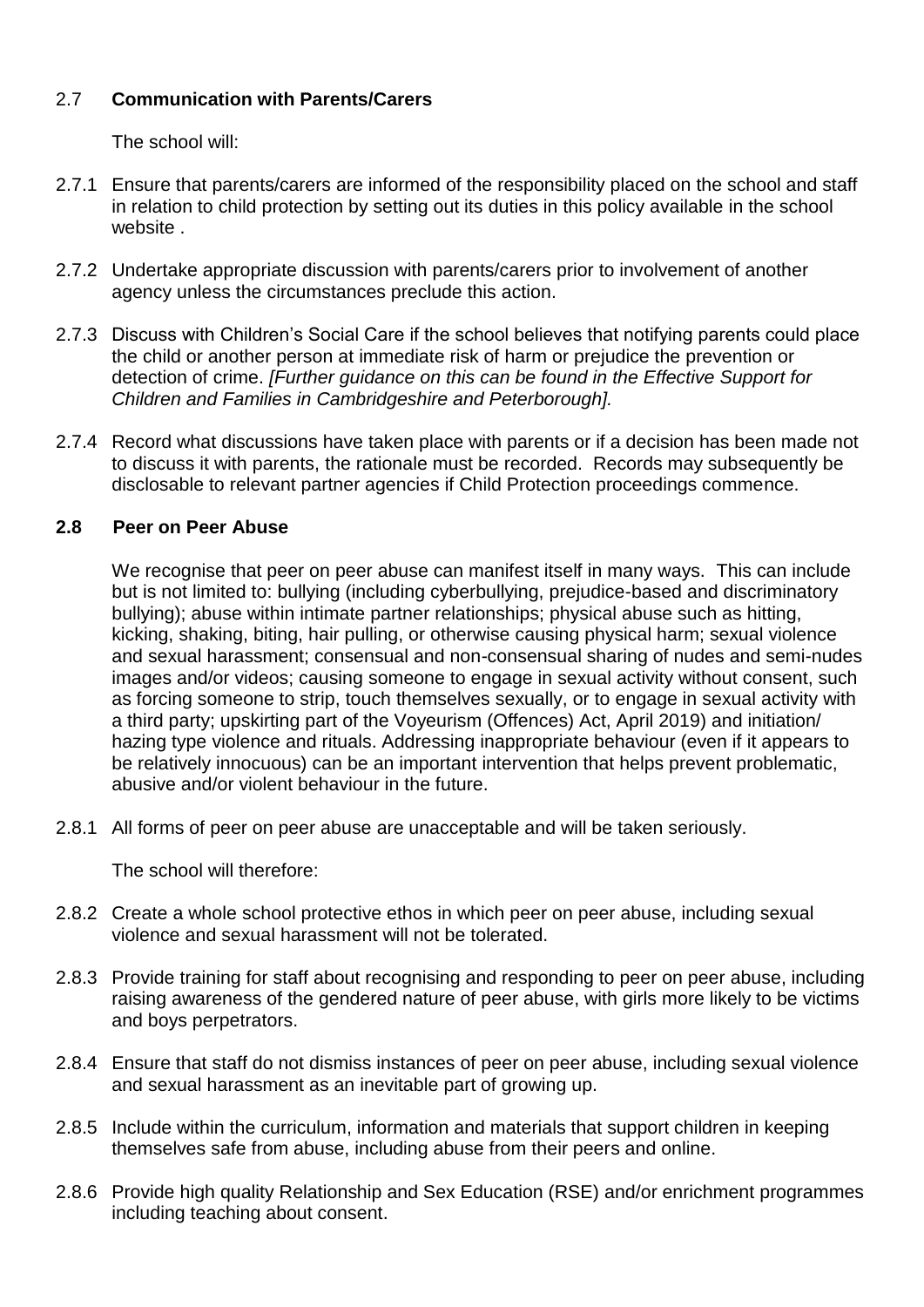- 2.8.7 Ensure that staff members follow the procedures outlined in this policy when they become aware of peer on peer abuse.
- 2.8.8 Staff should be aware that some groups are potentially more at risk. Evidence shows girls, children with special educational needs and disabilities (SEND) and LGBT children are at greater risk.

#### 2.9 **Dealing with Sexual Violence and Sexual Harassment between children**

2.9.1 Sexual violence and sexual harassment can occur between two children of any age and sex from primary to secondary stage and into colleges. It can also occur online. It can also occur through a group of children sexually assaulting or sexually harassing a single child or group of children.

Children who are victims of sexual violence and sexual harassment will likely find the experience stressful and distressing. This will,in all likelihood, adversely affect their educational attainment and will be exacerbated if the alleged perpetrator(s) attends the same school or college. Sexual violence and sexual harassment exist on a continuum and may overlap, they can occur online and face to face (both physically and verbally) and are never acceptable.

The school will:

- 2.9.2 Be clear that sexual violence and sexual harassment will not be tolerated.
- 2.9.3 Provide training for staff on how to manage a report of sexual violence or sexual harassment.
- 2.9.4 Make decisions on a case-by-case basis.
- 2.9.5 Reassure victims that they are being taken seriously, offer appropriate support and take the wishes of the victim into account when decision making.
- 2.9.6 Implement measures to keep the victim, alleged perpetrator and if necessary other children and staff members, safe. Record any risk assessments and keep them under review.
- 2.9.7 Give consideration to the welfare of both the victim(s) and perpetrator(s) in these situations.
- 2.9.8 Liaise closely with external agencies, including police and social care, when required.
- 2.9.9 Refer to 'Keeping Children Safe in Education Part Five', 2021, 'Sexual violence and sexual harassment between children in schools and colleges,' (DfE, September, 2021) for full details of procedures to be followed in such cases. Also see 'Sharing nudes and seminudes: advice for education settings working with children and young people' (UKCIS, December 2020)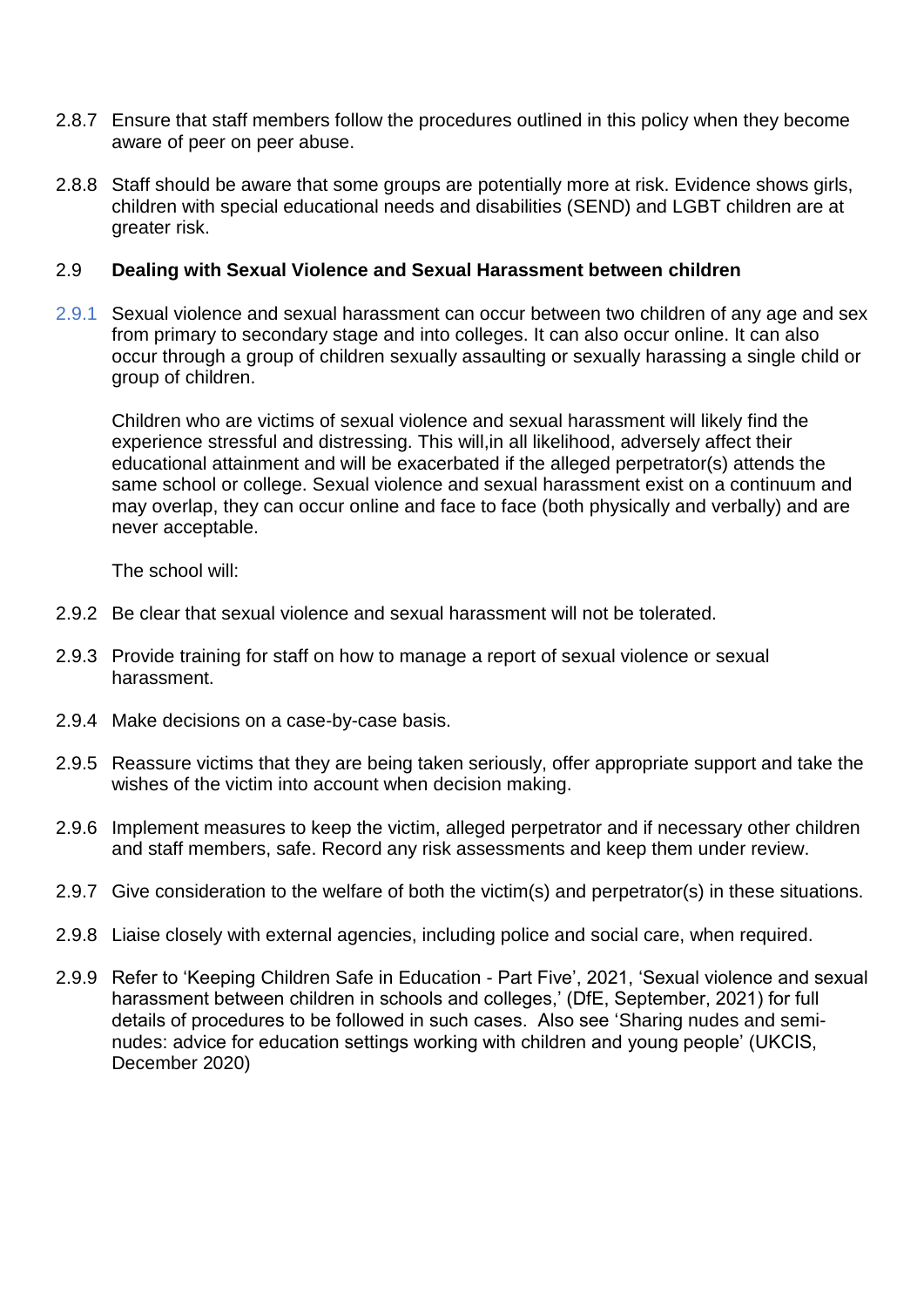#### **3.0 SUPPORTING CHILDREN**

The school recognises that **any** child may be subject to abuse and that mental health problems can, in some cases, be an indicator that a child has suffered or is at risk of suffering abuse, neglect or exploitation and as such will support all children by:

- 3.1 Providing curricular opportunities to encourage self-esteem and self-motivation.
- 3.2 Creating an ethos that actively promotes a positive, supportive and safe environment and values the whole community.
- 3.3 Applying the school's behaviour policy effectively. All staff will agree on a consistent approach, which focuses on the behaviour of the child but does not damage the pupil's sense of self-worth. The school will ensure that the pupil knows that some behaviour is unacceptable but s/he is valued and not to be blamed for any abuse which has occurred.
- 3.4 Liaise with the senior mental health lead where safeguarding concerns are linked to mental health in school/college for advice on case management.
- 3.5 Liaising with other agencies which support the pupil such as Social Care, Child and Adolescent Mental Health Services, Cambridgeshire Sexual Behaviour Service or Early Help Teams.
- 3.6 Promote supportive engagement with parents and/or carers in safeguarding and promoting the welfare of children, including where families may be facing challenging circumstances
- 3.7 The school recognises that whilst **any** child may benefit from early help, staff are encouraged to consider the wider environmental factors present in a child's life which could pose a threat to their welfare or safety, (contextual safeguarding). Staff are required to be particularly alert to the potential need for early help for children in particular circumstances. Please see pages 8 – 9 of Keeping Children Safe in Education, 2021 for the complete list. The list includes:

#### 3.6.1 **Children with Disabilities, Additional Needs or Special Educational Needs**

We recognise that, statistically, children with additional needs, special educational needs, emotional and behavioural difficulties and disabilities are most vulnerable to abuse. School staff who deal with children with complex and multiple disabilities and/or emotional and behavioural problems should be particularly sensitive to indicators of abuse*.* 

The school has pupils with emotional and behavioural difficulties and/or challenging behaviours. The school will support staff to decide appropriate strategies that will reduce anxiety for the individual child and raise self–esteem as part of an overall behaviour support plan agreed with parents/carers.

As part of the PSHE curriculum staff will teach children personal safety skills commensurate with their age, ability and needs. Children will be taught personal safety skills such as: how to recognise if they are feeling unsafe including within family relationships and friendships; how to ask for help; the difference between safe and unsafe secrets; the difference between safe and unsafe physical contact; and how recognise and manage risk including in a digital context. The content of lessons will be shared with parents/carers so that these skills can be supported at home.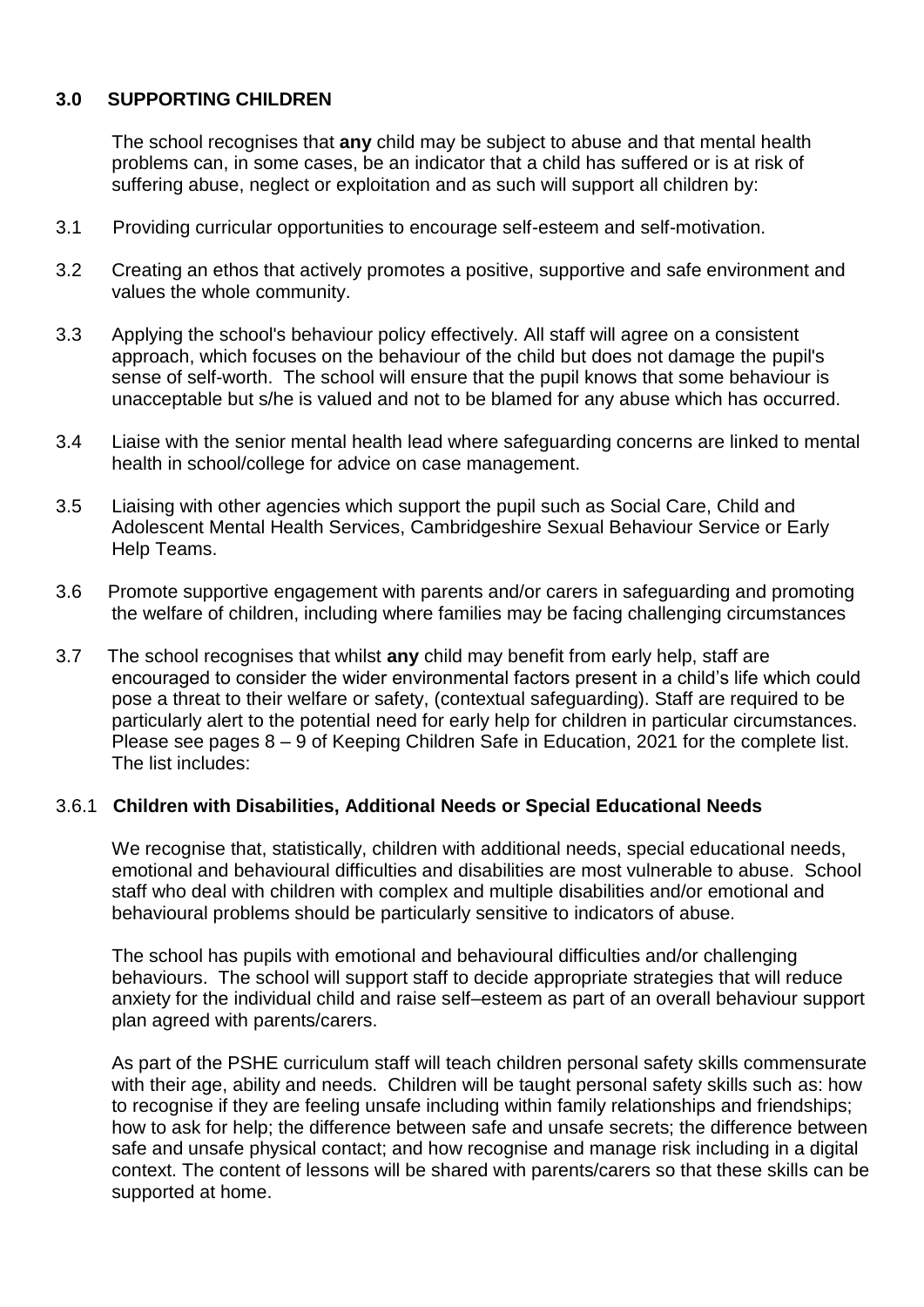The school has pupils who may have communication difficulties and we are aware that they are vulnerable to abuse because they are unable to express themselves to others. Instead, such children will often exhibit changes in behaviours or signs and indicators of abuse recognised by staff with a good knowledge of the child.

Where necessary, the school will provide additional training to staff in the use of Makaton, PECS or other communication systems. Supervision by senior managers will be vigilant to create a protective ethos around the child.

We promote high standards of practice, including ensuring that disabled children know how to raise concerns, and have access to a range of adults with whom they can communicate.

#### 3.6.2 **Young Carers**

The school recognises that children who are living in a home environment which requires them to act as a young carer for a family member or a friend, who is ill, disabled or misuses drugs or alcohol can increase their vulnerability and that they may need additional support and protection.

School will: seek to identify young carers; offer additional support internally; signpost to external agencies; be particularly vigilant to the welfare of young carers and follow the procedures outlined in this policy, referring to Early Help or Social Care as required if concerns arise.

#### 3.6.3 **Children at Risk of Criminal Exploitation**

Criminal exploitation of children is a form of harm that is a typical feature of county lines activity. Drug networks or gangs exploit children and young people to carry drugs and money from urban areas to suburban and rural areas. Exploitation can occur even if activity appears to be consensual.

All staff will consider whether children are at risk of abuse or exploitation in situations outside their families. School will address indicators of child criminal exploitation with staff through training. Staff will follow the procedures outlined in this policy if concerns of criminal exploitation arise.

The Designated Safeguarding Lead will complete Safeguarding Children Partnership Board's [Exploitation Risk Assessment and Management Tool](http://www.safeguardingcambspeterborough.org.uk/wp-content/uploads/2018/05/Exploitation-CSECCE-Risk-Assessment-Tool.docx) and refer to Social Care if there is a concern that a young person may be at risk of criminal exploitation.

The school recognises that young people who go missing can be at increased risk of child criminal exploitation, modern slavery and/or trafficking and has procedures in place to ensure appropriate response to children and young people who go missing, particularly on repeat occasions.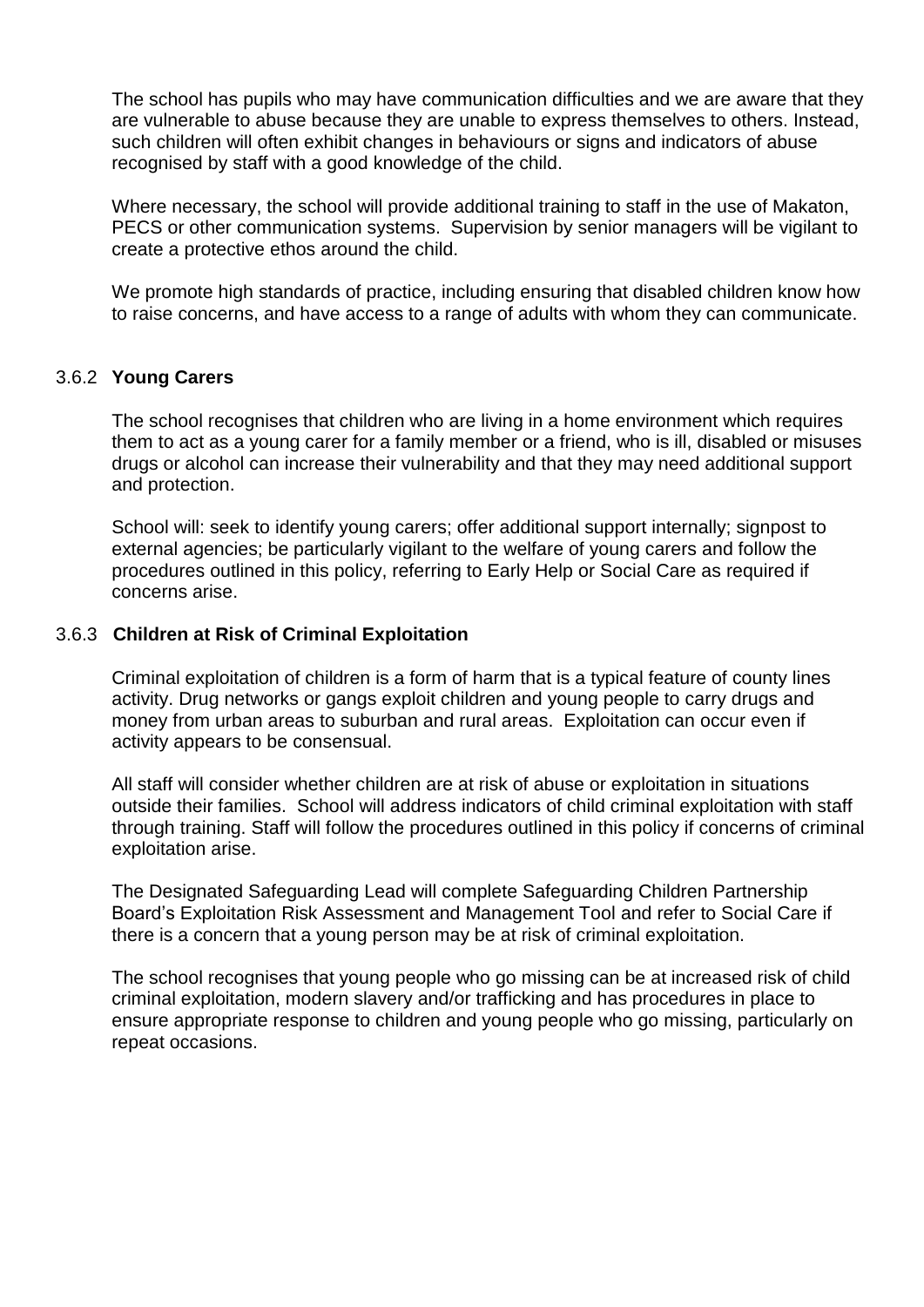#### 3.6.4 **Children Frequently Missing Education**

School recognises that children going missing, particularly repeatedly, can act as a warning sign of a range of safeguarding possibilities including abuse, neglect, child sexual exploitation and child criminal exploitation, modern slavery, mental health problems, risk of substance abuse, risk of travelling to conflict zones, and risk of FGM or forced marriage.

The school monitors attendance of individual pupils closely, as outlined in the Attendance Policy, and analyses patterns of absence to aid early identification of concerning patterns of absence.

The school endeavors to hold more than one emergency contact for each pupil to provide additional options to make contact with a responsible adult when a child missing education is identified as a welfare and/or safeguarding concern.

When a child is missing from education, the school follows the procedure as set out in Cambridgeshire's Children Missing Education guidance. The school will inform Social Care if a missing child is subject to a Child Protection Plan or there have been ongoing concerns.

#### 3.6.5 **Children Misusing Drugs or Alcohol**

The discovery that a young person is misusing legal or illegal substances or reported evidence of their substance misuse is not necessarily sufficient in itself to initiate child protection proceedings but the school will consider such action in the following situations:

When there is evidence or reasonable cause:

- To believe the young person's substance misuse may cause him or her to be vulnerable to other abuse such as sexual abuse;
- To believe the pupil's substance related behaviour is a result of abuse or because of pressure or incentives from others, particularly adults;
- Where the misuse is suspected of being linked to parent/carer substance misuse.
- Where the misuse indicates an urgent health or safeguarding concern
- Where the child is perceived to be at risk of harm through any substance associated criminality

#### 3.6.6 **Children at Risk of Child Sexual Exploitation**

Child sexual exploitation (CSE) is a form of child sexual abuse. It occurs where an individual or group takes advantage of an imbalance of power to coerce, manipulate or deceive a child or young person under the age of 18 into sexual activity (a) in exchange for something the victim needs or wants, and/or (b) for the financial advantage or increased status of the perpetrator or facilitator. The victim may have been sexually exploited even if the sexual activity appears consensual. Child sexual exploitation does not always involve physical contact; it can also occur through the use of technology.

CSE can be a one-off occurrence or a series of incidents over time and range from opportunistic to complex organised abuse. It can involve force and/or enticement-based methods of compliance and may, or may not, be accompanied by violence or threats of violence.

Potential indicators of sexual exploitation will be addressed within staff training, including raising awareness with staff that some young people who are being sexually exploited do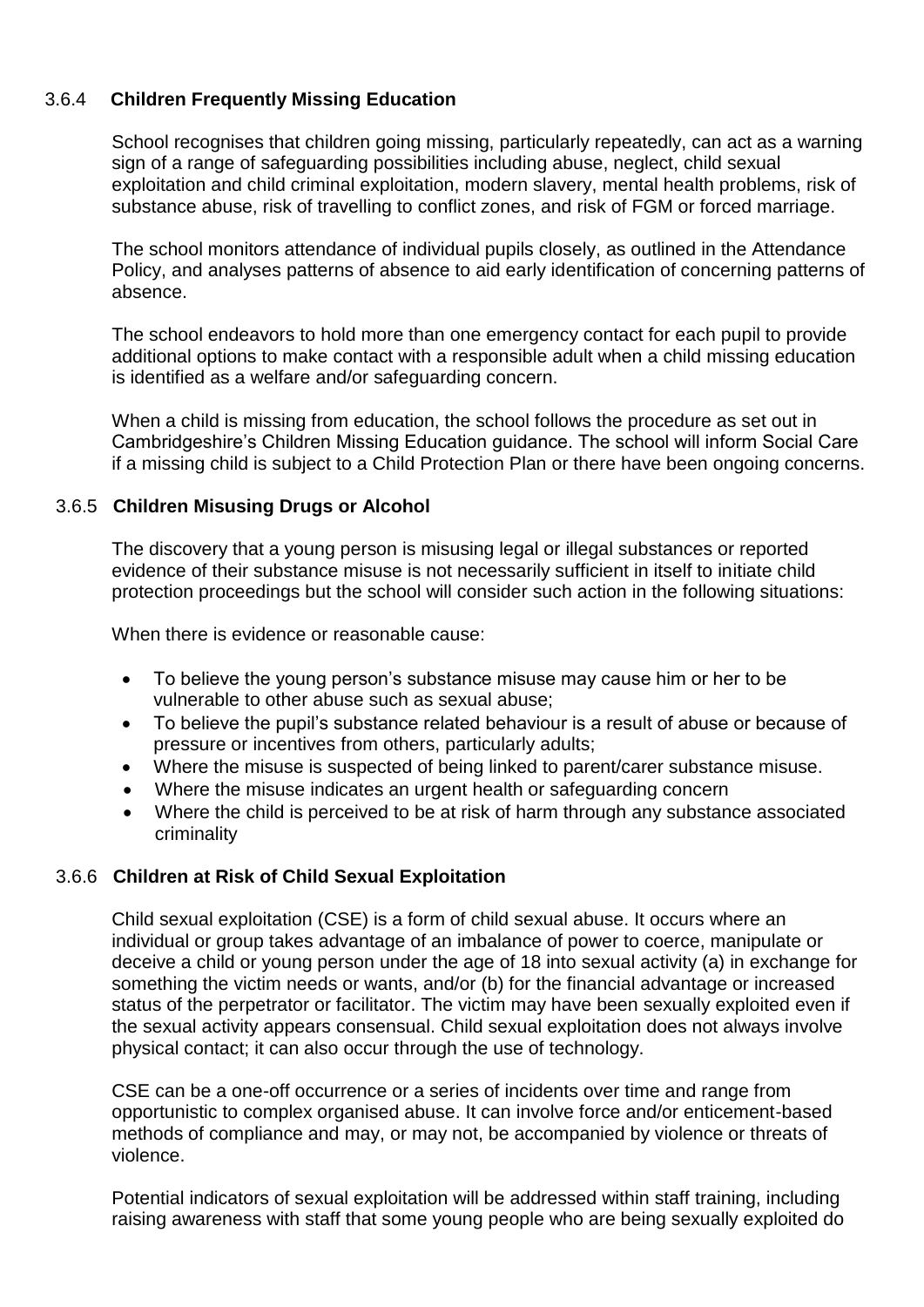not show any external signs of abuse and may not recognise it as abuse. Staff will follow the procedures outlined in this policy if concerns of child sexual exploitation arise.

The Designated Safeguarding Lead will complete the Safeguarding Children Partnership Board's [Exploitation Risk Assessment and Management Tool](http://www.safeguardingcambspeterborough.org.uk/wp-content/uploads/2018/05/Exploitation-CSECCE-Risk-Assessment-Tool.docx) and refer to Social Care if there is a concern that a young person may be at risk of CSE.

The school recognises that young people who go missing can be at increased risk of sexual exploitation and has procedures in place to ensure appropriate response to children and young people who go missing, particularly on repeat occasions.

#### 3.6.7 **Children Living with Substance Misusing Parents/Carers**

Misuse of drugs and/or alcohol is strongly associated with Significant Harm to children, especially when combined with other features such as domestic violence.

When the school receives information about drug and alcohol abuse by a child's parents/carers they will follow appropriate procedures.

This is particularly important if the following factors are present:

- Use of the family resources to finance the parent's dependency, characterised by inadequate food, heat and clothing for the children
- Children exposed to unsuitable caregivers or visitors, e.g. customers or dealers
- The effects of alcohol leading to an inappropriate display of sexual and/or aggressive behaviour
- Chaotic drug and alcohol use leading to emotional unavailability, irrational behaviour and reduced parental vigilance
- Disturbed moods as a result of withdrawal symptoms or dependency
- Unsafe storage of drugs and/or alcohol or injecting equipment
- Drugs and/or alcohol having an adverse impact on the growth and development of the unborn child

#### 3.6.8 **Children Living with Domestic Abuse**

The Domestic Abuse Act 2021 introduces the first ever statutory definition of domestic abuse and recognises the impact of domestic abuse on children, as victims in their own right, if they see, hear or experience the effects of abuse.

All children can witness and be adversely affected by domestic abuse in the context of their home life where domestic abuse occurs between family members. Experiencing domestic abuse and/or violence can have a serious, long lasting emotional and psychological impact on children. In some cases, a child may blame themselves for the abuse or may have had to leave the family home as a result.

Young people can also experience domestic abuse within their own intimate relationships. This form of peer on peer abuse is sometimes referred to as 'teenage relationship abuse'. Depending on the age of the young people, this may not be recognised in law under the statutory definition of 'domestic abuse' (if one or both parties are under 16).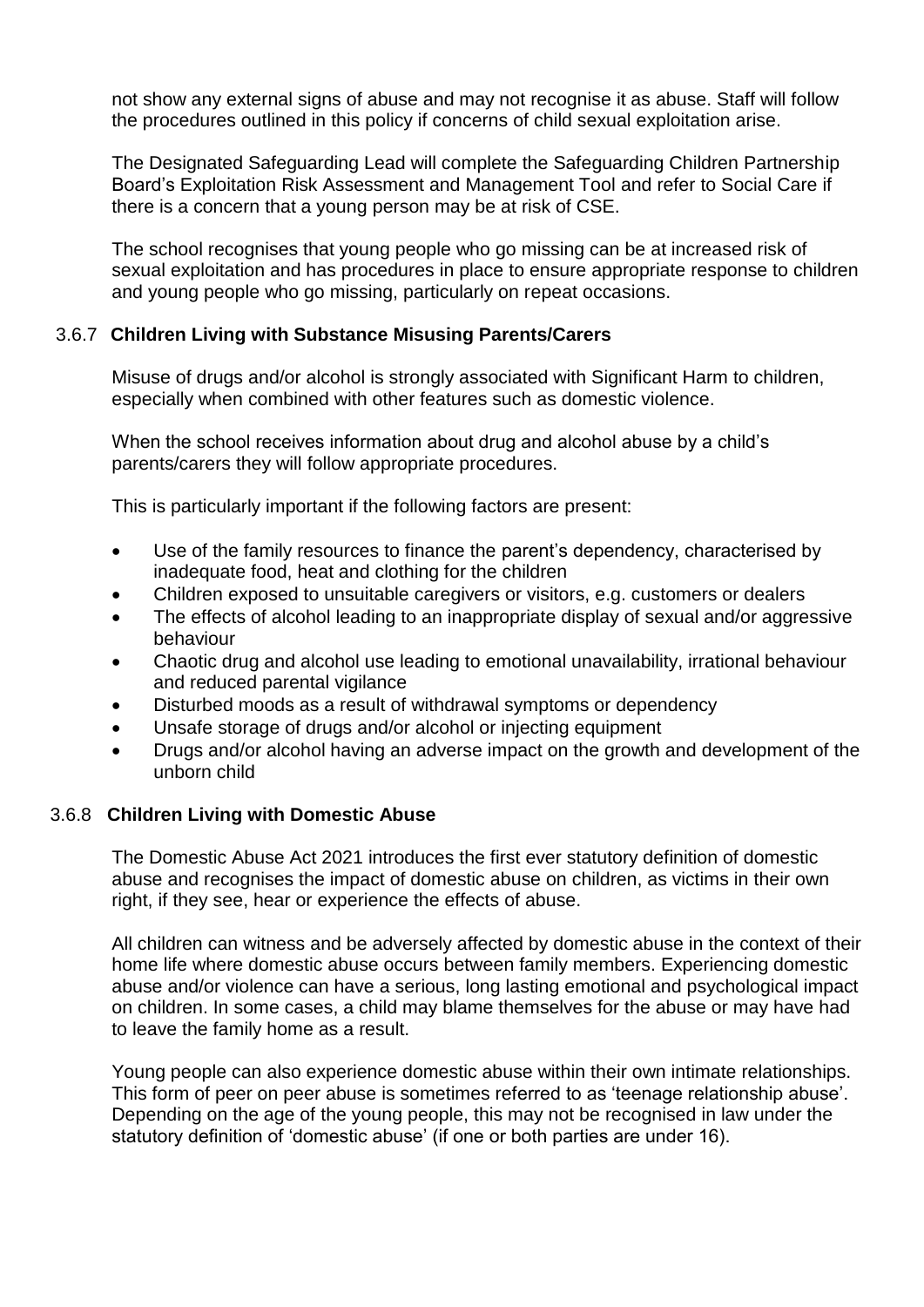Domestic Abuse is defined as any incident or pattern of incidents of controlling, coercive or threatening behaviour, violence or abuse between those aged 16 or over who are 'personally connected' regardless of gender or sexuality. This can encompass but is not limited to the following types of abuse: psychological, physical, sexual, financial and emotional, coercive or controlling behaviour.

The school recognises that where there is Domestic Abuse in a family, the children/young people will always be affected; the longer the violence continues, the greater the risk of significant and enduring harm, which they may carry with them into their adult life and relationships. Domestic Abuse can also affect children in their personal relationships as well as in the context of home life.

Staff will follow the procedures outlined in this policy if concerns of Domestic Abuse arise. The school will vigilantly monitor the welfare of children living in domestic abuse households, offer support to them and contribute to any Multi-Agency Risk Assessment Conference (MARAC) safety plan as required.

At St Alban's Catholic Primary we are working in partnership with Cambridgeshire Police and Cambridgeshire County Council to identify and provide appropriate support to pupils who have experienced domestic abuse in their home; this scheme is called Operation Encompass.

In order to achieve this, Cambridgeshire's Education Safeguarding Team will share police information of all domestic incidents, where one of our pupils has been present, with the Designated Safeguarding Lead(s) (DSL)/Domestic Abuse (DA) Lead.

On receipt of any information, the DSL/DA Lead will decide on the appropriate support the child may require. The Operation Encompass information is stored in line with all other confidential safeguarding and child protection information. All information sharing and resulting actions will be undertaken in accordance with the 'Cambridgeshire and Peterborough *Joint Agency Protocol for Domestic Abuse – Notifications to Schools, Colleges and Early Years settings*'.

#### 3.6.9 **Children at risk of 'Honour- Based' Abuse including Female Genital Mutilation**

So called 'honour-based' abuse (HBA) encompasses incidents which have been committed to protect or defend the honour of the family and/or community, including breast ironing, female genital mutilation (FGM) and forced marriage. The school takes these concerns seriously and staff are made aware of the possible signs and indicators that may alert them to the possibility of HBA through training. Staff are required to treat all forms of HBA as abuse and follow the procedures outlined in this policy.

FGM is a procedure involving the partial or total removal of the external female genitalia or other injury to the female genital organs. FGM is illegal in the UK. Any indication that a child is at risk of FGM, where FGM is suspected, or where the woman is under 18, will be dealt with under the child protection procedures outlined in this policy. Staff will report concerns to the DSL, who will make appropriate and timely referrals to social care. In these cases, parents will not be informed before seeking advice and the case will still be referred to social care even if it is against the pupil's wishes.

In accordance with the Female Genital Mutilation Act, it is a statutory duty for teachers in England and Wales to report 'known' cases of FGM in under-18s which they identify in the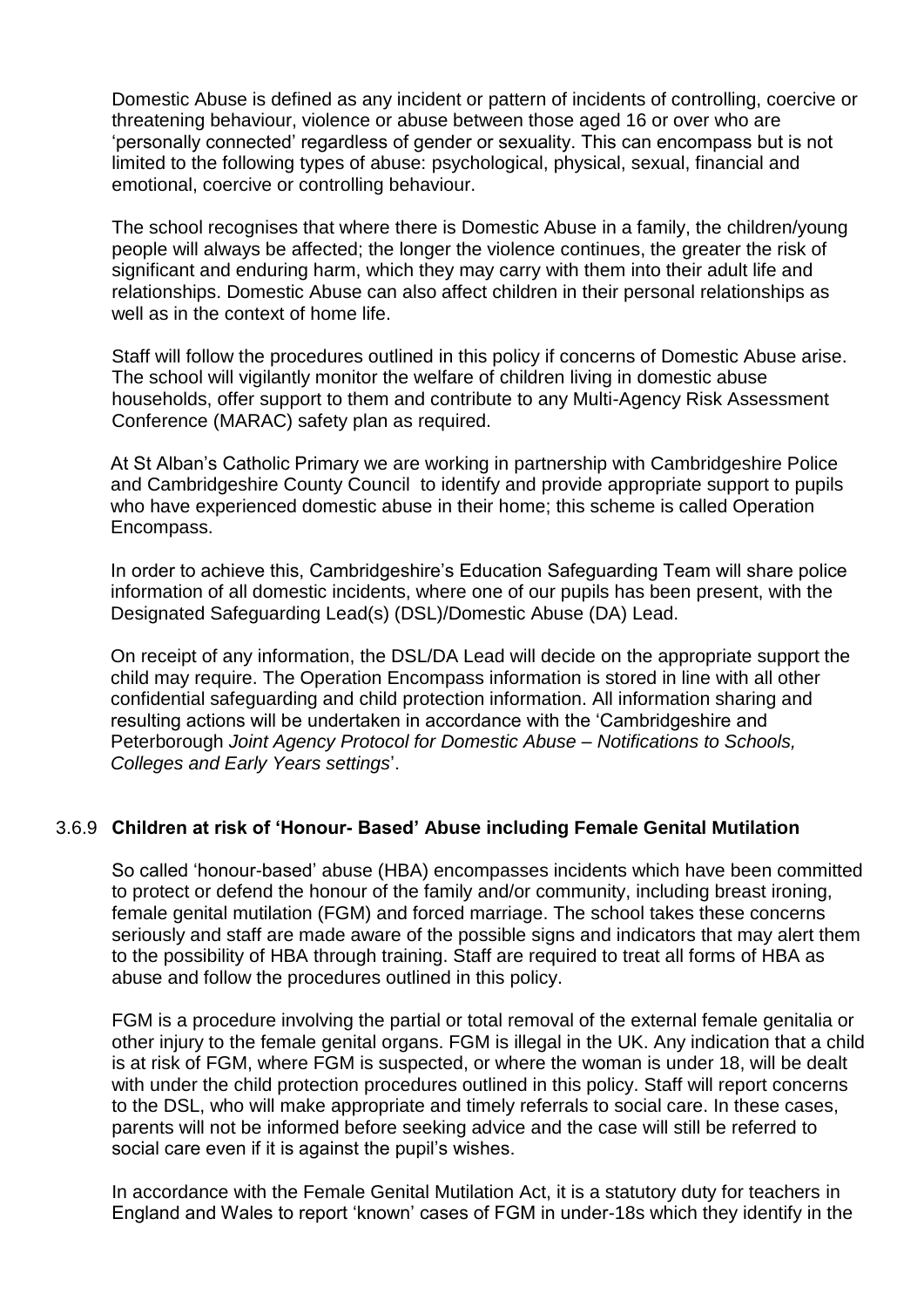course of their professional work to the police. Teachers should still consider and discuss any such case with the DSL and involve social care as appropriate, but the teacher will personally report to the police that an act of FGM appears to have been carried out.

#### 3.6.10 **Children who have returned home to their family from care**

The school recognises that a previously looked after child potentially remains vulnerable. School will vigilantly monitor the welfare of previously looked after children, keep records and notify Social Care as soon as there is a recurrence of a concern in accordance with the Cambridgeshire and Peterborough Safeguarding Children Partnership Board 'Inter - Agency Procedures.'

#### 3.6.11 **Children showing signs of Abuse and/or Neglect**

School recognises that experiencing abuse or neglect may have an adverse impact on those children which may last into adulthood without appropriate intervention and support. School may be the only stable, secure and predictable element in the lives of children at risk. Children who have experienced abuse or neglect may display this through their own behaviour, which may be challenging and defiant or passive and withdrawn. We recognise that children may develop abusive behaviours and that these children may need to be referred on for appropriate support and intervention.

All staff should be aware that safeguarding incidents and/or behaviours can be associated with factors outside the school or college and/or can occur between children outside of these environments. All staff, but especially the designated safeguarding lead (and deputies) should consider whether children are at risk of abuse or exploitation in situations outside their families. Extra-familial harms take a variety of different forms and children can be vulnerable to multiple harms including (but not limited to) sexual exploitation, criminal exploitation, and serious youth violence.

School will provide training for staff to ensure that they have the skills to identify and report cases, or suspected cases, of abuse in accordance with the procedures outlined in this policy.

#### 3.6.12 **Children at Risk of Radicalisation**

Children are vulnerable to extremist ideology and radicalisation. Similar to protecting children from other forms of harms and abuse, protecting children from this risk should be a part of a schools' or colleges' safeguarding approach.

The governing body will ensure that the DSL has undertaken Prevent awareness training and that all staff receive training about the Prevent Duty.

Staff are required to be alert to changes in children's behavior which could indicate they need help or protection. Concerns that a child is at risk of radicalisation are referred to the DSL in the usual way. The school's designated safeguarding lead and deputy should be aware of local procedures for making a Prevent referral.

See also 'The Prevent Duty, Departmental advice for schools and childcare providers', DfE (June 2015), and 'Revised Prevent Duty Guidance: for England and Wales,' HM Government, (July 2015).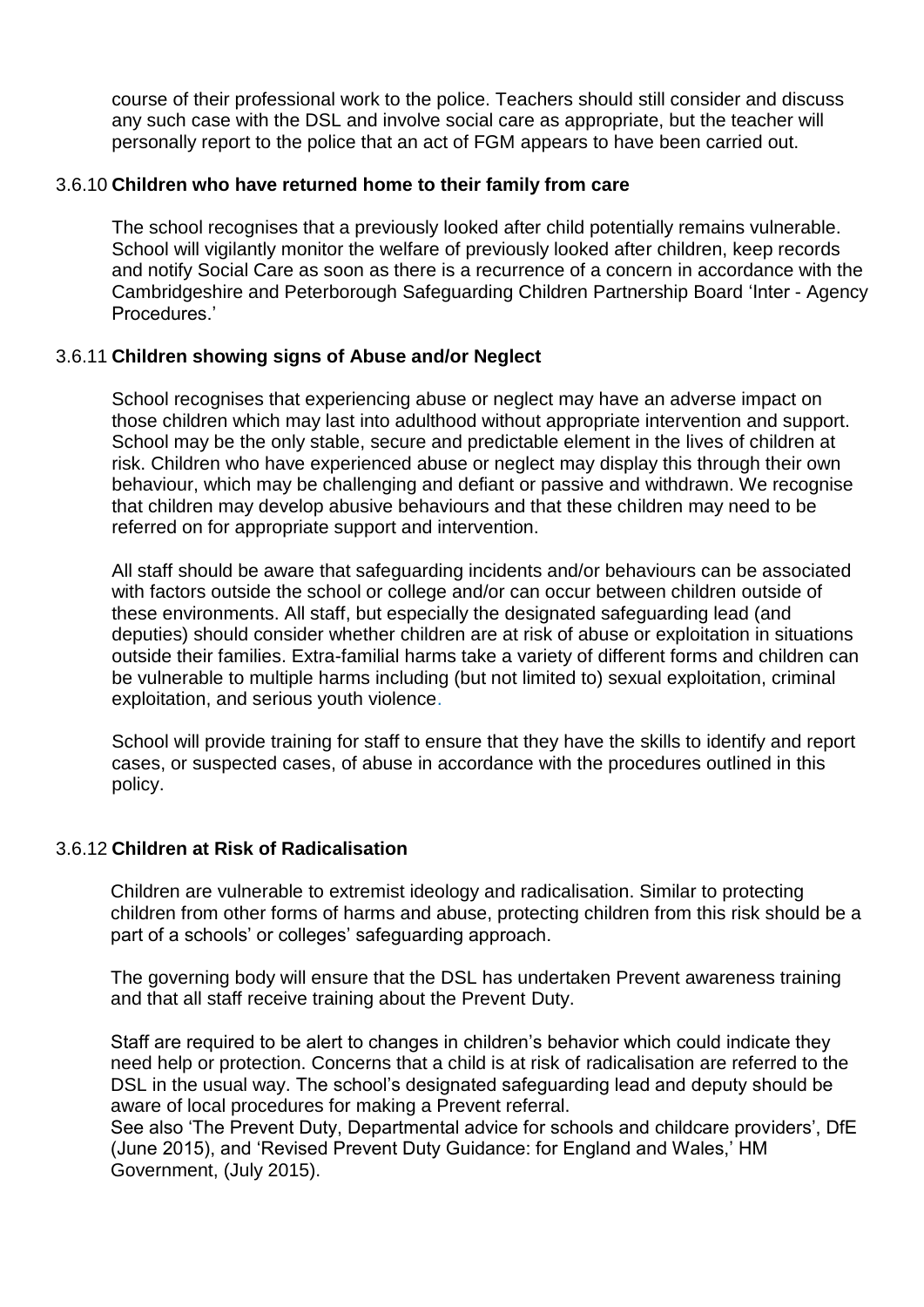#### 3.6.13 **Privately Fostered Children**

Private fostering is when a child under the age of 16, (under 18 if disabled) is provided with care and accommodation by a person who is not a parent, person with parental responsibility for them or relative in their own home for 28 days or more.

The school will follow the mandatory duty to inform the local authority of any 'Private Fostering' arrangements and refer to the Specialist Fostering Team.

#### 3.6.14 **Children who have Family Members in Prison**

The school is committed to supporting children and young people who have a parent or close relative in prison and will work with the family to find the best ways of supporting the child.

The school recognises that children with family members in prison are at risk of poor outcomes including: poverty, stigma, isolation, poor mental health and poor attendance.

The school will treat information shared by the family in confidence and it will be shared on a 'need to know' basis.

The school will work with the family and the child to minimise the risk of the child not achieving their full potential.

#### **4.0 PREVENTING UNSUITABLE PEOPLE FROM WORKING WITH CHILDREN**

- 4.1 The school will operate safer recruitment practices including ensuring appropriate DBS and reference checks are undertaken according to Part Three of 'Keeping Children Safe in Education', 2021. This section should be read in conjunction with the school's Safer Recruitment Policy.
- 4.2 The governing body will ensure that at least one of the persons who conducts an interview has completed safer recruitment training**.**

**The following members of staff have undertaken Safer Recruitment training ………** Joseph McCrossan

#### **4.3 Allegations that may meet the harms threshold (Part Four, Section One)**

- 4.3.1 Any allegation of abuse made against a member of staff (including supply staff and volunteers) that meets the harms threshold as set out in Keeping Children Safe in Education, 2021, Part Four, Section One, will be reported straight away to the Head Teacher or Principal.
- 4.3.2 In cases where the Head Teacher or Principal is the subject of an allegation, it will be reported to the Chair of Governors. The school will follow the procedures set out in Part Four of 'Keeping Children Safe in Education', 2021.
- 4.3.3 The school will consult with the Local Authority Designated Officer (LADO) in the event of an allegation being made against a member of staff, volunteer or agency/supply staff and adhere to the relevant procedures set out in 'Keeping Children Safe in Education', 2021 and the school's HR Policies, and seek advice from their HR provider.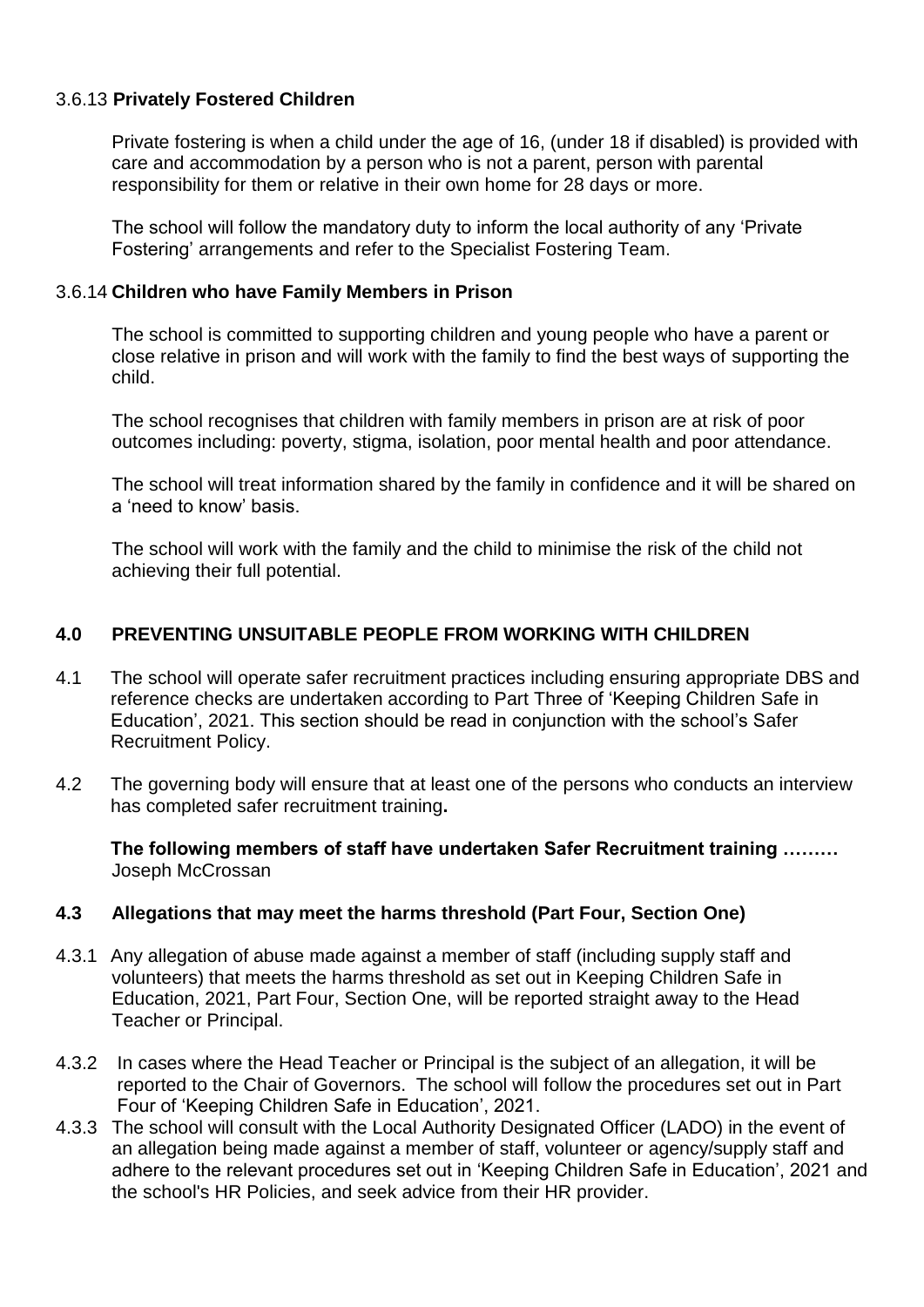- 4.3.4 The Headteacher or Chair of Governors will ensure that all allegations are reported to the LADO within one working day. The LADO will advise on all further action to be taken.
- 4.3.5 Before contacting the LADO, schools and colleges should conduct basic enquiries in line with local procedures to establish the facts to help them determine whether there is any foundation to the allegation, being careful not to jeopardise any future police investigation.
- 4.3.6 Where the school or college identify a child has been harmed they should contact children's social care and as appropriate the police immediately.
- 4.3.7 School/college will consider:
	- **Looking after the welfare of the child** the designated safeguarding lead is responsible for ensuring that the child is not at risk and referring cases of suspected abuse to the local authority children's social care.
	- **Investigating and supporting the person subject to the allegation** the case manager should discuss with the LADO, the nature, content and context of the allegation, and agree a course of action.
- 4.3.8 The school will ensure that any disciplinary proceedings against staff, supply staff or volunteers relating to child protection matters are concluded in full even when the member of staff, supply staff or volunteer is no longer employed at the school and that notification of any concerns is made to the relevant authorities and professional bodies and included in references where applicable.
- 4.3.9 Staff (including supply staff and volunteers) who are the subject of an allegation have the right to have their case dealt with fairly, quickly, and consistently and to be kept informed of its progress. Suspension should not be an automatic response when an allegation is reported. However, in some cases, staff may be suspended where this is deemed to be the best way to ensure that children are protected.

#### 4.4 **Concerns that do not meet the harms threshold (Part Four, Section Two)**

- 4.4.1 Low level concerns that do not meet the harms threshold should be reported to the Headteacher/Principal. NB: The term low level does not mean that it is insignificant, it means that the behaviour towards a child does not meet the harms test.
- 4.4.2 In cases where the Head Teacher or Principal is the subject of an allegation, it will be reported to the Chair of Governors. The school will follow the procedures set out in Part Four of 'Keeping Children Safe in Education', 2021.
- 4.4.3 The school/college will deal with any such concern, no matter how small, where an adult working in or on behalf of the school or college may have acted in a way that:
	- is inconsistent with the staff code of conduct, including inappropriate conduct outside of work; and
	- does not meet the allegations threshold or is otherwise not considered serious enough to consider a referral to the LADO.
- 4.4.4 All low-level concerns should be recorded in writing. The record should include details of the concern, the context in which the concern arose, and action taken. The name of the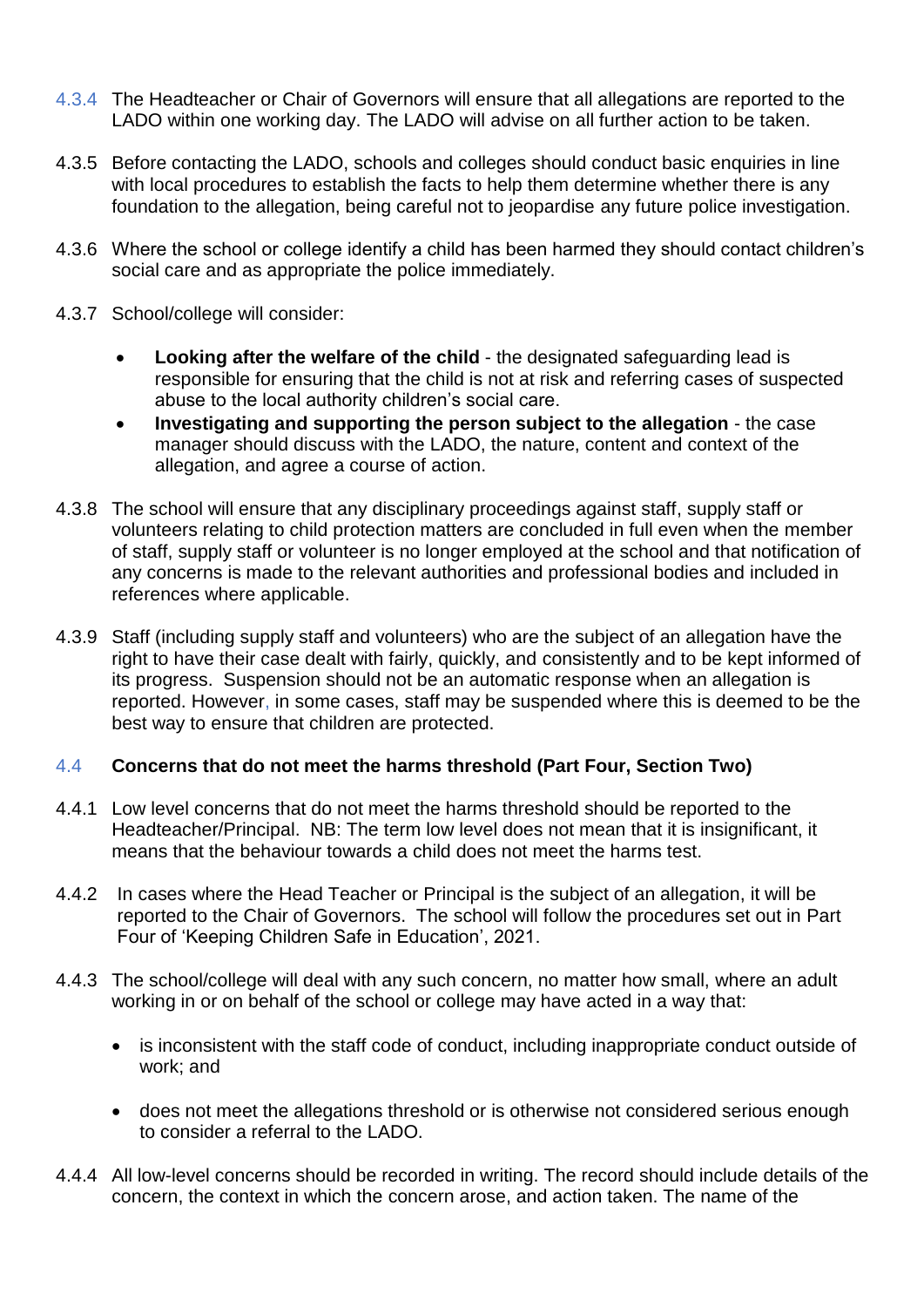individual sharing their concerns should also be noted, if the individual wishes to remain anonymous then that should be respected as far as reasonably possible.

- 4.4.5 Schools and colleges can decide where these records are kept, but they must be kept confidential, held securely and comply with the Data Protection Act 2018 and the UK General Data Protection Regulation (UK GDPR). The school keep hardcopies of all records.
- 4.5 The school will promote an open and transparent culture in which all concerns about all adults working in or on behalf of the school or college (including supply teachers, volunteers and contractors) are dealt with promptly and appropriately. This will enable the school/college to identify concerning, problematic or inappropriate behaviour early; minimise the risk of abuse; and ensure that adults working in or on behalf of the school/college are clear about professional boundaries and act within these boundaries, and in accordance with the ethos and values of the institution.
- 4.5.1 School should ensures that **all** staff, paid and unpaid, are aware of the need for maintaining appropriate and professional boundaries in their relationships with pupils and parents/carers as advised within the Local Authority's Code of Conduct: 'Guidance for Safer Working Practice for Adults who work with Children and Young People in Education Settings' (May 2019). As part of the Induction process, all staff, paid and unpaid, will receive guidance about how to create appropriate professional boundaries (in both the real and virtual world) with all children, especially those with a disability or who are vulnerable.
- 4.5.2 All staff have signed to confirm that they have read 'Guidance for Safer Working Practice for Adults who work with Children and Young People in Education Settings' (May 2019).
- 4.5.3 The school will ensure that staff, supply staff and volunteers are aware that sexual relationships with pupils aged under 18 are unlawful and could result in legal proceedings taken against them under the Sexual Offences Act 2003 (Abuse of Position of Trust).

#### **5.0 OTHER RELATED POLICIES AND PROCEDURES**

#### **5.1 Use of Mobile Phones Policy**

- 5.1.1 This is a requirement for all Nursery or primary schools with EYFS but any school may wish to adopt the policy.
- 5.1.2 Our policy on use of mobile phones, cameras and sharing of images is set out in a separate document and is reviewed annually. It is recognised that personal mobile phones have the potential to be used inappropriately and therefore the school has developed a policy to outline the required protocol for all staff, students, volunteers and parents/carers.

*For Nursery and Primary Schools – Section 3 – The Safeguarding and Welfare Requirements of the Statutory Framework for the Early Years Foundation Stage*

#### **6.0 GOVERNING BODY SAFEGUARDING RESPONSIBILITIES**

6.1 Governing bodies should ensure they facilitate a whole school approach to safeguarding. This means ensuring safeguarding and child protection are at the forefront and underpin all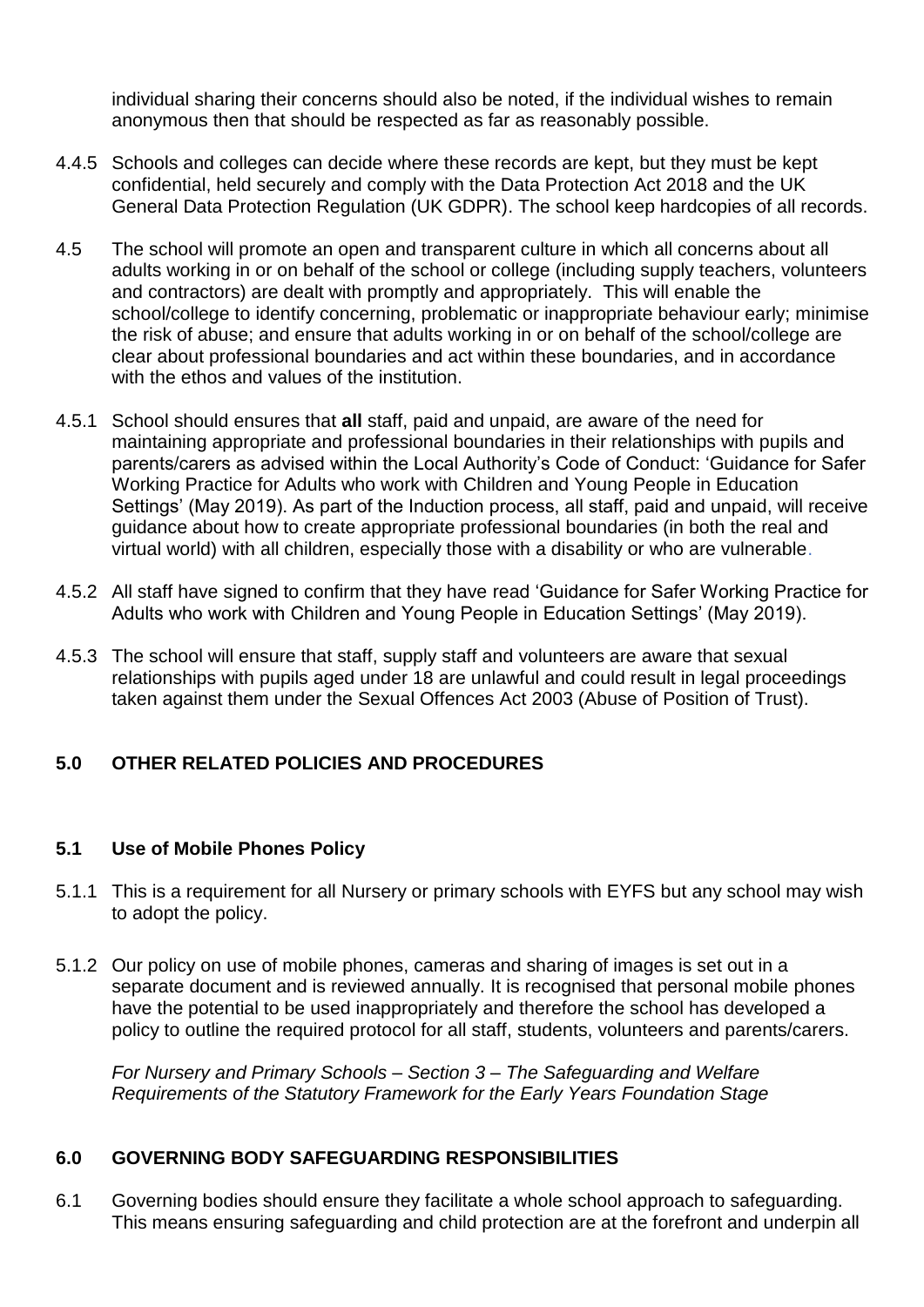relevant aspects of process and policy development. Ultimately, all systems, processes and policies should operate with the best interests of the child at their heart.

6.2 The governing body fully recognises its responsibilities with regards to safeguarding and promoting the welfare of children. It aims to ensure that the policies, procedures and training in school are effective and comply with the law and government guidance at all times.

It will:

- Nominate a governor for safeguarding who will take leadership responsibility for the school's safeguarding arrangements and practice and champion safeguarding issues.
- Ensure an annual safeguarding report is made to the full governing body and copied to the Education Safeguarding Team. Any weaknesses will be rectified without delay.
- Ensure that this Safeguarding and Child Protection policy is annually reviewed, ratified, updated and understood and followed by all staff.
- It will be published on the school website.
- Ensure that children's exposure to potential risks while using the internet is limited by having in place age appropriate filtering and monitoring systems.
- Ensure children's wishes and feelings are taken into account where there are safeguarding concerns.

#### 6.3 **Use of school premises for non-school activities**

- 6.3.1 If the governing body provides extended school/college facilities or before or after school activities directly under the supervision or management of school staff, the school's arrangements for safeguarding as written in this policy shall apply.
- 6.3.2 Where services or activities are provided separately by another organisation or individual, either on or off school site, the governing body will seek assurance that they have appropriate policies and procedures in place to keep children safe and there are arrangements to liaise with the school on these matters where appropriate.

This policy was ratified on 01/02/2022 and will be reviewed on 01/02/2033

Signed by the Headteacher

 $\sqrt{\frac{1}{1-\frac{1}{1-\frac{1}{1-\frac{1}{1-\frac{1}{1-\frac{1}{1-\frac{1}{1-\frac{1}{1-\frac{1}{1-\frac{1}{1-\frac{1}{1-\frac{1}{1-\frac{1}{1-\frac{1}{1-\frac{1}{1-\frac{1}{1-\frac{1}{1-\frac{1}{1-\frac{1}{1-\frac{1}{1-\frac{1}{1-\frac{1}{1-\frac{1}{1-\frac{1}{1-\frac{1}{1-\frac{1}{1-\frac{1}{1-\frac{1}{1-\frac{1}{1-\frac{1}{1-\frac{1}{1-\frac{1}{1-\frac{1}{1-\frac{1}{1-\frac{1}{1-\frac{1}{1-\frac$ 

Chair of Governors …Lia Campos…………

Designated Safeguarding Lead Joseph McCrossan…………………… (if appropriate).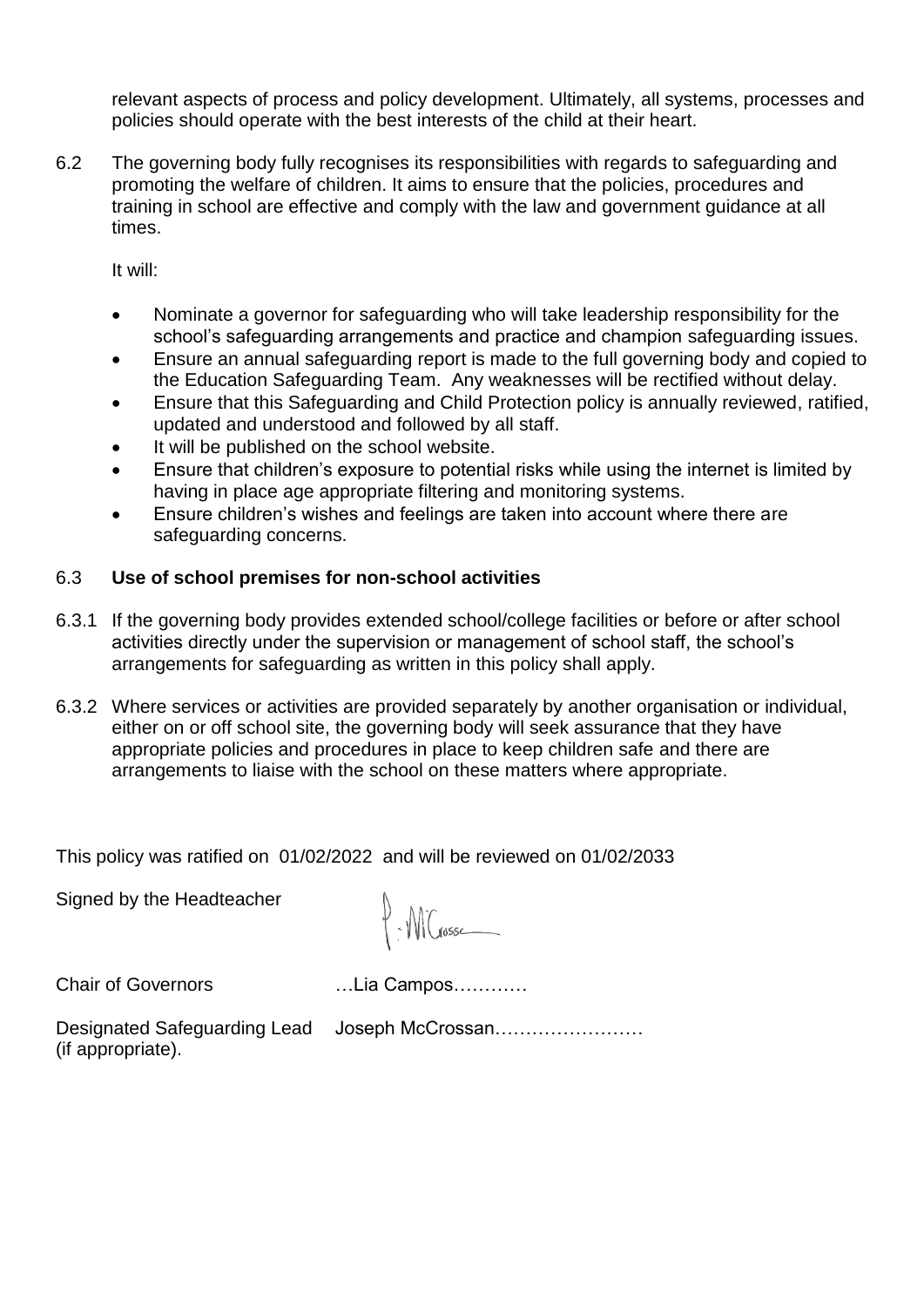This policy links to our: *[Please delete/insert as appropriate]*

Anti-bullying policy Attendance policy Behaviour policy Complaints procedure Critical Incident plan Equality policy First Aid policy Health and Safety policy Intimate Care policy Online Safety and Acceptable Use policy Physical Intervention and/or Use of Reasonable Force policy Protocol for children not collected from school at the end of the school day/activity Safer Recruitment policy Staff Code of Conduct/Safer Working Practice Staff Discipline and Grievance procedures Supporting Pupils with Medical Conditions policy Whistleblowing policy

#### *Appendix A*

## **Four categories of abuse**

**Physical Abuse** - may involve hitting, shaking, throwing, poisoning, burning or scalding, drowning, suffocating, or otherwise causing physical harm to a child. Physical harm may also be caused when a parent or carer fabricates the symptoms of, or deliberately induces, illness in a child.

**Neglect** - persistent failure to meet a child's basic physical and/or psychological needs, likely to result in the serious impairment of the child's health or development.

It may occur during pregnancy as a result of maternal substance misuse.

It may involve the neglect of or lack of responsiveness to a child's basic emotional needs.

It also includes parents or carers failing to:

- Provide adequate food, clothing and shelter including exclusion from home or abandonment
- Protect a child from physical and emotional harm or danger
- Ensure adequate supervision including the use of inadequate care-givers
- Ensure access to appropriate medical care or treatment

**Emotional Abuse** - Is the persistent emotional maltreatment so as to cause severe and adverse effects on a child's emotional development.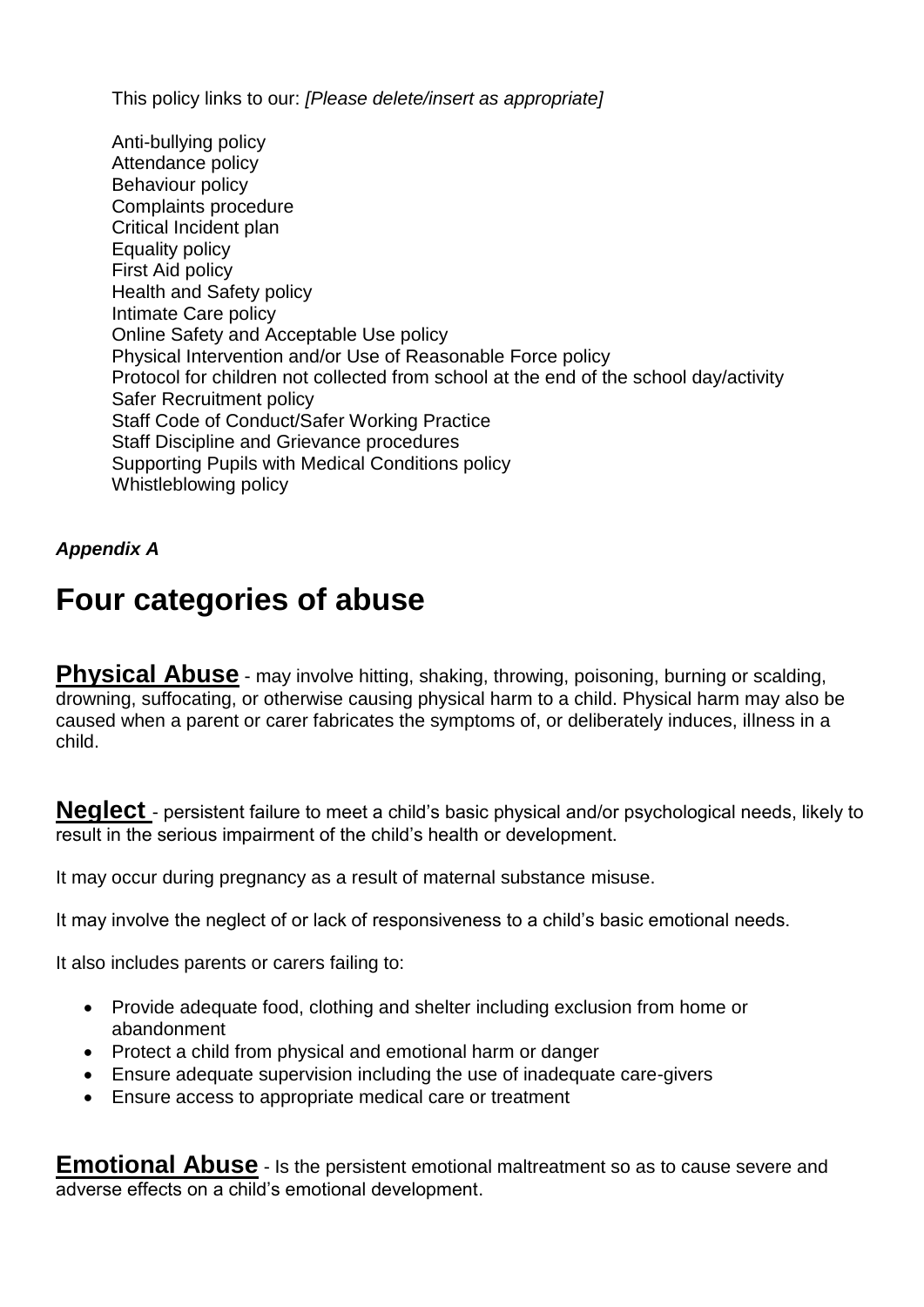It may involve conveying to a child that they are:

- Worthless
- Unloved
- Inadequate
- Valued only insofar as they meet another persons needs

It may include:

- not giving the child opportunities to express their views
- deliberately silencing them
- 'making fun' of what they say or how they communicate

It may also feature age or developmentally inappropriate expectations being imposed on children including:

- interactions that are beyond the child's developmental capability
- overprotection and limitation of exploration and learning
- preventing participation in normal social interaction.

It may involve:

- Seeing or hearing the ill-treatment of another
- Serious bullying (including cyberbullying) causing children frequently to feel frightened or in danger
- The exploitation or corruption of children

Some level of emotional abuse is involved in all types of maltreatment although it may occur alone

**Sexual Abuse** – involves forcing or enticing a child or young person to take part in sexual activities, not necessarily involving a high level of violence, whether or not the child is aware of what is happening.

This may involve:

- physical contact including assault by penetration (e.g. rape or oral sex)
- non-penetrative acts such as masturbation, kissing, rubbing and touching outside of clothing
- non-contact activities involving:
	- children in looking at, or in the production of, sexual images,
	- children in watching sexual activities
	- or encouraging children to behave in sexually inappropriate ways
	- grooming a child in preparation for abuse (including via the internet).

Sexual abuse is not solely perpetrated by adult males. Women can also commit acts of sexual abuse, as can other children.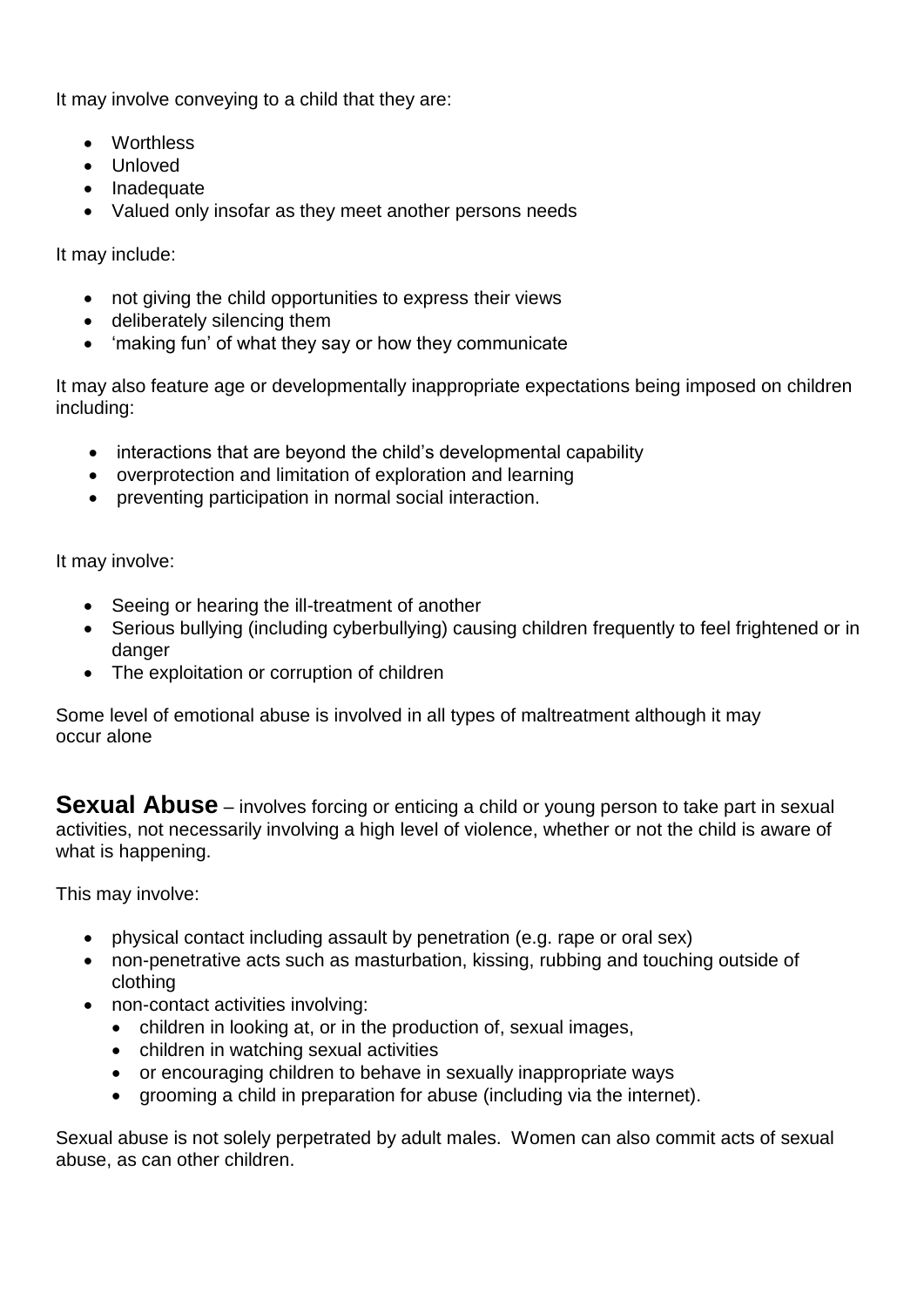#### **Appendix B**

### **Useful Contacts - Cambridgeshire and Peterborough**

Cambridgeshire and Peterborough Safeguarding Children Partnership Board – Safeguarding Inter-Agency Procedures<http://www.safeguardingcambspeterborough.org.uk/children-board/>

| <b>Education Safeguarding Team</b>                                      | ECPS.General@cambridgeshire.gov.uk |
|-------------------------------------------------------------------------|------------------------------------|
| Police Child Abuse Investigation Unit                                   | Tel: 101                           |
| Useful Contacts - Cambridgeshire                                        |                                    |
| Education Safeguarding Manager - Sara Rogers                            | sara.rogers@cambridgeshire.gov.uk  |
| Early Help Hub (EHH)                                                    | Tel: 01480 376666                  |
| Customer Service Centre – social care referrals                         | Tel: 0345 045 5203                 |
| Emergency Duty Team (out of hours)                                      | Tel: 01733 234724                  |
| Local Authority Designated Officer (LADO)<br>LADO@cambridgeshire.gov.uk | Tel: 01223 727967                  |

Senior Education Adviser – Phil Nash Tel: 01223 699448

## **Useful Contacts - Peterborough**

| Education Safeguarding Lead - Sue Proffitt                                 | susan.proffitt@peterborough.gov.uk     |
|----------------------------------------------------------------------------|----------------------------------------|
| Early Help                                                                 | Tel: 01733 863649                      |
| Customer Service Centre – social care referrals                            | Tel: 01733 864180                      |
| Emergency Duty Team (Out of hours)                                         | Tel: 01733 234724                      |
| Local Authority Designated Officer (LADO)<br>Gisela Jarman<br>Jane Bellamy | Tel: 01733 864038<br>Tel: 01733 864790 |

### **Relevant Documents**

"Keeping Children Safe in Education: Statutory guidance for schools and colleges" (September 2021)

"Guidance for Safer Working Practice for those working with children and young people in education settings" (May 2019)

"Information sharing: Advice for practitioners providing safeguarding services to children, young people, parents and carers" (July 2018)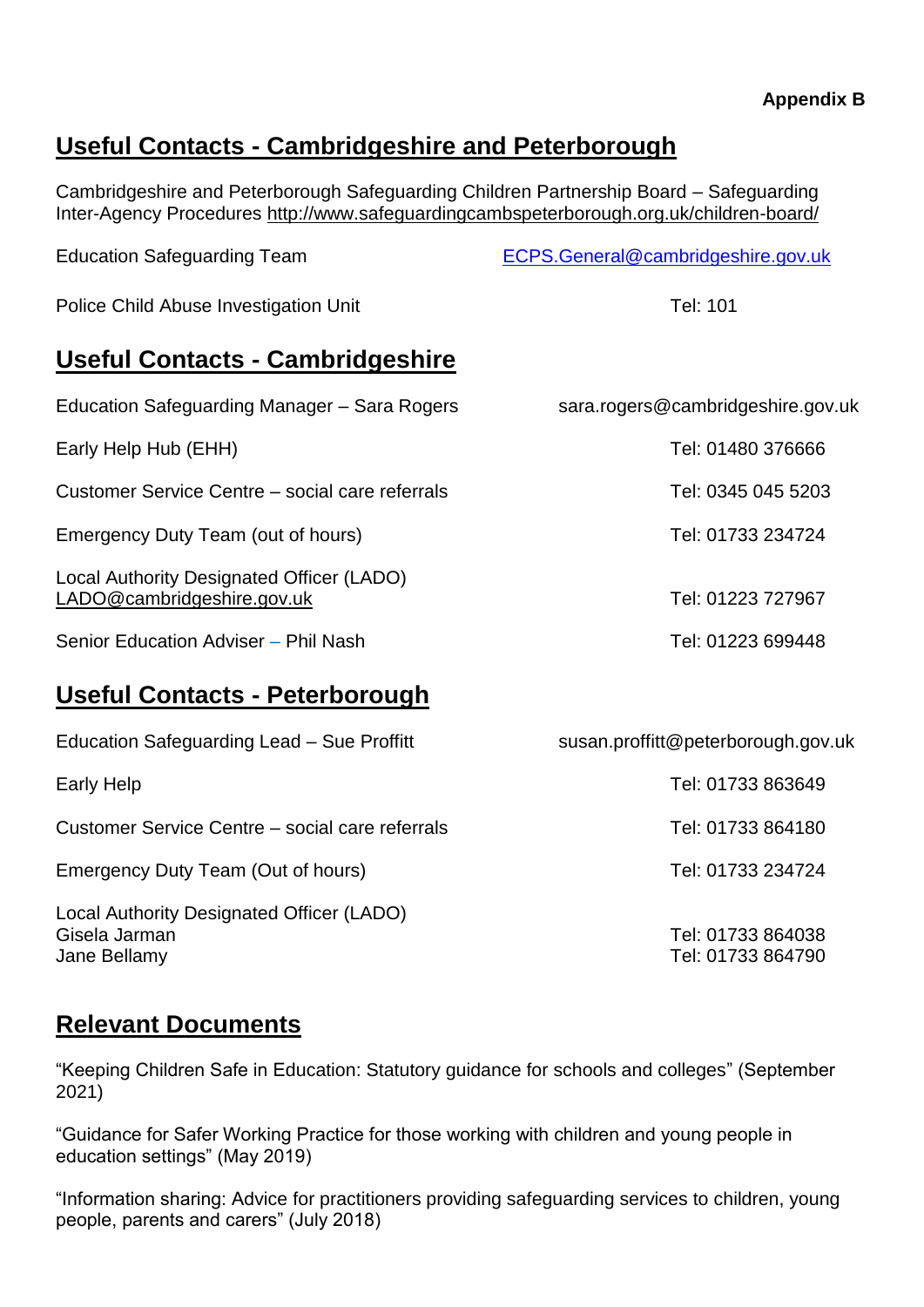"The Prevent Duty, Departmental advice for schools and childcare providers" (June 2015)

"Revised Prevent Duty Guidance: for England and Wales" (July 2015)

"Sexual violence and sexual harassment between children in schools and colleges" (September, 2021)

Sharing nudes and semi-nudes: advice for education settings working with children and young people (UKCIS, December 2020)

"What to do if you're worried a child is being abused: Advice for practitioners" (March, 2015)

"Working Together to Safeguard Children: A guide to inter-agency working to safeguard and promote the welfare of children" (July 2018)